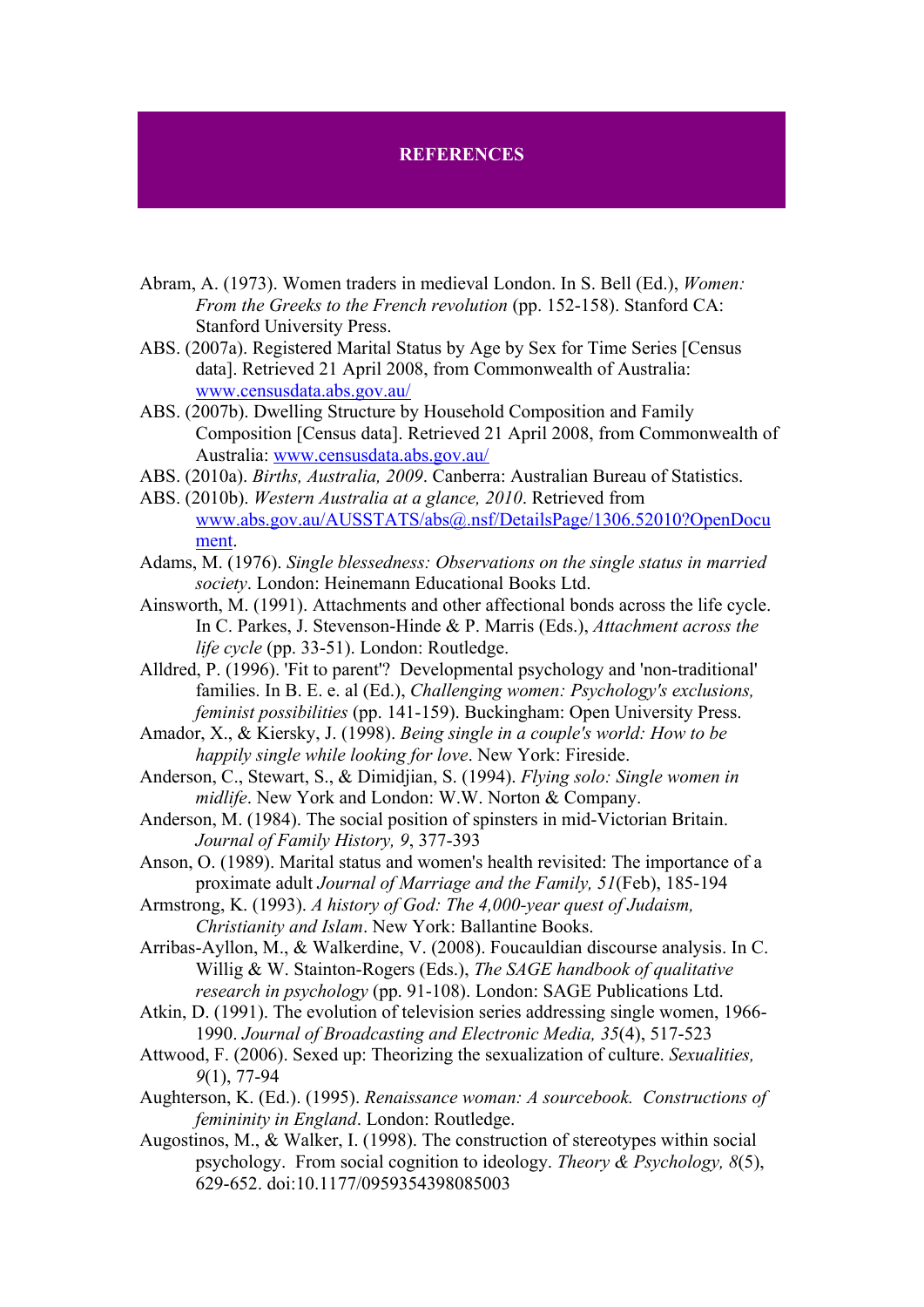- Bahrani, Z. (2001). *Women of Babylon: Gender and representation in Mesopotamia*. London: Routledge.
- Baker Miller, J. (1976). *Toward a new psychology of women*. Harmondsworth: Penguin Books.
- Baltes, P., Lindenberger, U., & Staudinger, U. (2006). Life span theory in developmental psychology. In R. Lerner (Ed.), *Handbook of child psychology* (6 ed., Vol. 1, pp. 569-664). Hoboken, NJ: John Wiley & Sons.
- Baltes, P., Reuter-Lorenz, P., & Rösler, F. (2006). *Lifespan development and the brain: The perspective of biocultural co-constructivism*. Cambridge: Cambridge University Press.
- Baltes, P., Rösler, F., & Reuter-Lorenz, P. (2006). Prologue: Biocultural coconstructivism as a theoretical metascript. In P. Baltes, P. Reuter-Lorenz & F. Rösler (Eds.), *Lifespan development and the brain: The perspective of biocultural co-constructivism* (pp. 3-39). Cambridge: Cambridge University Press.
- Baring, A., & Cashford, J. (1991). *The myth of the Goddess: Evolution of an image*. London: Arkana.
- Barnett, R., & Hyde, J. (2001). Women, men, work, and family. *American Psychologist, 56*(10), 271-796
- Barron, C. (1994). Introduction: The widow's world in later medieval London. In C. Barron & A. Sutton (Eds.), *Medieval London widows 1300-1500* (pp. xiiixxxiv). London: The Hambledon Press.
- Bauld, A. (2005). *Mozart's sister: A novel*. London: Alcina Press.
- Baumbusch, J. (2004). Unclaimed treasures: Older women's reflections on lifelong singlehood. *Journal of Women and Aging, 16*(1/2), 105-121
- Baumeister, R. (1998). The self. In D. Gilbert, S. Fiske & G. Lindzey (Eds.), *The handbook of social psychology* (Fourth ed., Vol. I, pp. 680-740). New York: The McGrath-Hill Companies, Inc.
- Beach, A. (2002). Voices from a distant land: Fragments of a twelfth-century nuns' letter collection. *Speculum, 77*(1), 34-54
- Beaton, L. (1982). The importance of women's paid labour: Women at work in World War II. In M. Bevege, M. James & C. Shute (Eds.), *Worth her salt: Women at work in Australia* (pp. 84-98). Sydney: Hale & Iremonger.
- Beattie, C. (2007). *Medieval single women: The politics of social classification in late medieval England*. Oxford: Oxford University Press.
- Beck, L. (2007). *Development through the lifespan* (Fourth ed.). Boston, MA: Allyn and Bacon.
- Becket, H. (1986). Cognitive development theory in the study of adolescent identity development. In S. Wilkinson (Ed.), *Feminist social psychology: Developing theory and practice* (pp. 39-56). Milton Keynes: Oxford University Press.
- Bee, H. (1998). *Lifespan development* (2nd ed.). New York: Addison-Wesley Educational Publishers Inc.
- Bell, R., & Yans, V. (2008). Introduction. In R. Bell & V. Yans (Eds.), *Women on their own: Interdisciplinary perspectives on being single* (pp. 1-15). New Brunswick, NJ: Rutgers University Press.
- Bell, S. (1980). Early Christian attitudes to femininity. In S. Bell (Ed.), *Women: From the Greeks to the French revolution* (pp. 70-95). Stanford, CA: Stanford University Press.
- Bell, S. (Ed.). (1973). *Women: From the Greeks to the French revolution*. Stanford CA: Stanford University Press.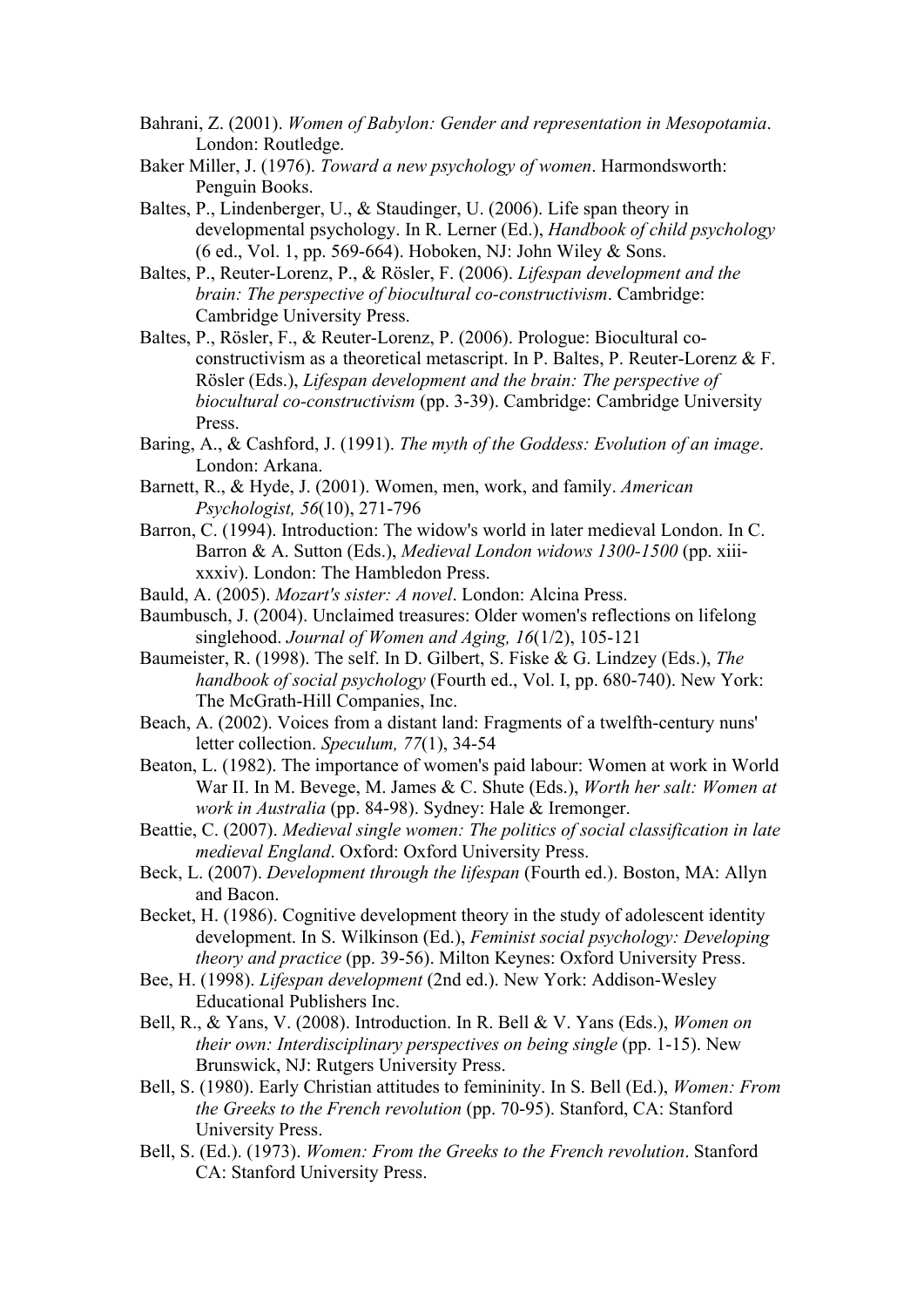Bellas, M. (1992). The effects of marital status and wives' employment on the salaries of faculty men: The (house)wife bonus. *Gender & Society, 6*(4), 609-622

Belsky, J. (1999). Modern evolutionary theory and patterns of attachment. In J. Cassidy & P. Shaver (Eds.), *Handbook of attachment theory* (1st ed., pp. 141- 161). New York: Guildford Press.

- Bennet, J. (1992). Widows in the medieval English countryside. In L. Mirrer (Ed.), *Upon my husband's death: Widows in the leterature and histories of medieval Europe* (pp. 69-114). Ann Arbor: The University of Michigan Press.
- Bennet, J., & Froide, A. (1999). A singular past. In J. Bennet & A. Froide (Eds.), *Singlewomen in the European past, 1250-1800* (pp. 1-37). Philadelphia, PA: University of Pennsylvania Press.
- Benson, C. (2003). The unthinkable boundaries of Self: The role of negative emotional boundaries in the formation, maintenance, and transformation of identities. In R. Harré & F. Moghaddam (Eds.), *The Self and Others. Positioning individuals and groups in personal, poitical, and cultural contexts* (pp. 61-84). Westport, CT: Praeger Publishers.
- Berger, K. (2005). *The developing person through the lIfe span* (6th ed.). New York: Worth Publishers.
- Bernau, A. (2007). *Virgins: A cultural history*. London: Granta Books.
- Bickerton, T. (1983). Women alone. In S. Cartledge & J. Ryan (Eds.), *Sex & love: New thoughts on old contradictions* (pp. 157-166). London: Women's Press.
- Billig, M. (1999a). Commodity fetishism and repression: Reflections on Marx, Freud and the psychology of consumer capitalism. *Theory & Psychology, 9*(3), 313- 329. doi:10.1177/0959354399093003
- Billig, M. (1999b). Whose terms? Whose ordinariness? Rhetoric and ideology in conversation analysis. *Discourse & Society, 10*(4), 543-582. doi:10.1177/0957926599010004005
- Billig, M. (2001). Discursive, rhetorical and ideological messages. In M. Wetherell, S. Taylor & S. Yates (Eds.), *Discourse theory and practice: A reader* (pp. 210- 221). London: Sage Publications.
- Billig, M. (2002). Henri Tajfel's 'cognitive aspects of prejudice' and the psychology of bigotry. *British Journal of Social Psychology, 41*, 171-188
- Billig, M., Condor, S., Edwards, D., Gane, M., Middleton, D., & Radley, A. (1988). *Ideological dilemmas: A social psychology of everyday thinking*. London: SAGE.
- Bloch, R. (1991). *Medieval misogyny and the invention of Western Romantic love*. Chicago: Chicago University Press.
- Botelho, L., & Thane, P. (Eds.). (2001). *Women and ageing in British society since 1500*. Harlow: Pearson Education Limited.
- Bowlby, J. (1979). *The making & breaking of affectional bonds*. London: Tavistok Publications Limited.
- Boyd, D., & Bee, H. (2009). *Lifespan development* (5th ed.). Boston, MA: Pearson Education, Inc.
- Boyd, D., & Kohlberg, L. (1973). The is-ought problem: A developmental perspective. *Zygon, 8*(3-4), 358-372
- Brehm, S., Miller, R., Perlman, D., & Campbell, S. (2002). *Intimate relationships* (Vol. Third). New York: McGraw-Hill.
- Bremner, J. (1982). In the cause of equality: Muriel Heagney and the position of women in the Depression. In M. Bevege, M. James & C. Shute (Eds.), *Worth*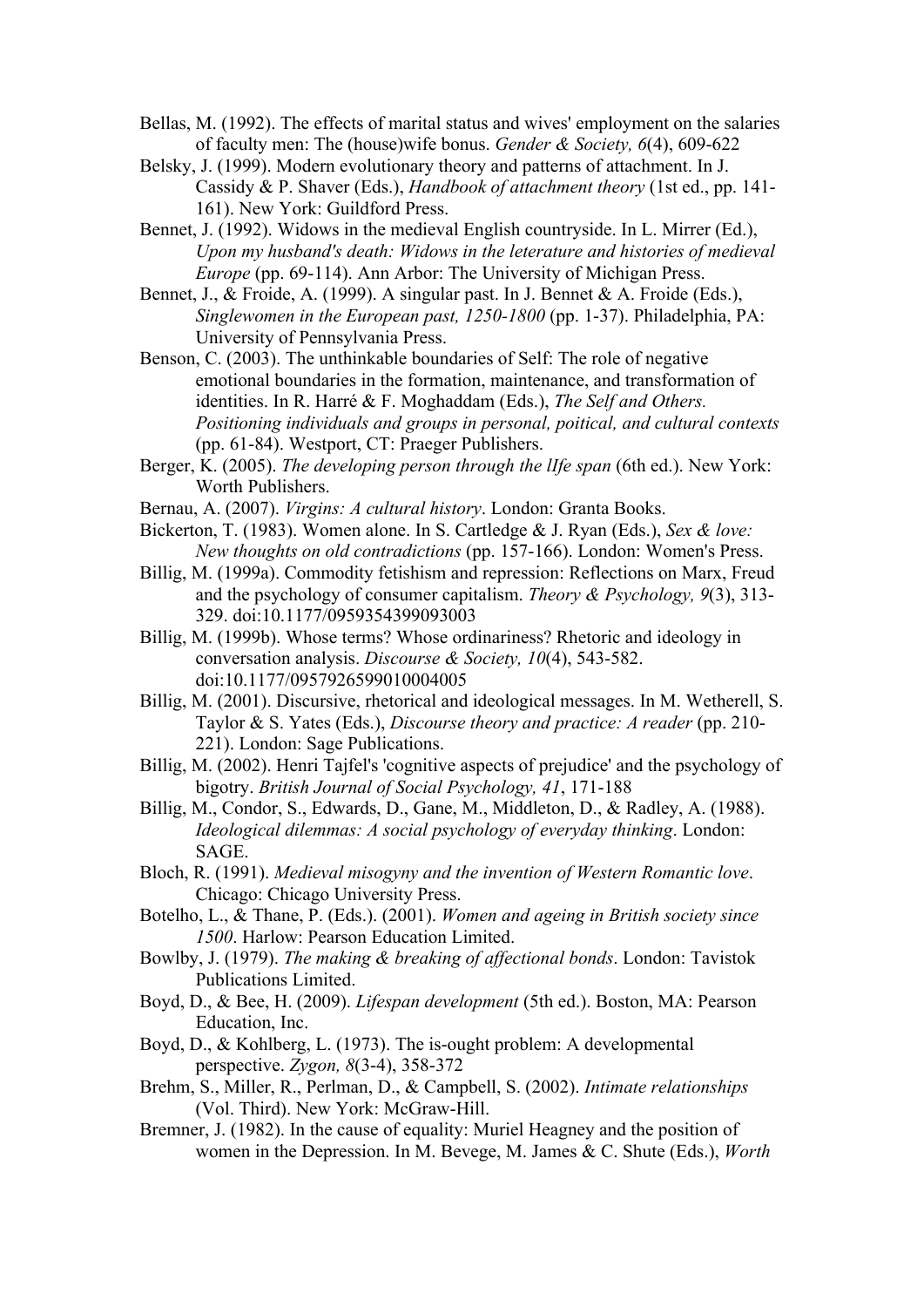*her salt: Women at work in Australia* (pp. 286-298). Sydney: Hale & Iremonger.

- Bretthauer, B., Zimmerman, T., & Banning, J. (2007). A feminist analysis of popular music. *Journal of Feminist Family Therapy, 18*(4), 29-51. doi:10.1300/J086v18n04\_02
- Brewer, E. (Ed.) (2002) Brewer's dictionary of phrase and fable (Millennium ed.). London: Cassell & Co.
- Brewer, M., & Brown, R. (1998). Intergroup relations. In D. Gilbert, S. Fiske & G. Lindzey (Eds.), *The handbook of social psychology* (4th ed., Vol. II, pp. 554- 594). New York: The McGrath-Hill Companies, Inc.
- Brewer, M., & Yuki, M. (2007). Culture and social identity. In S. Kitayama & D. Cohen (Eds.), *Handbook of cultural psychology* (pp. 307-322). New York: The Guilford Press.
- Brinkmann, S. (2010). Guilt in a fluid culture? A aview from positioning theory. *Cuture & Psychology, 16*(2), 253-266
- Brodsky, V. (1980). Single women in the London marriage market: Age, status and mobility, 1598-1619 (pp. 29). Chicago, IL: Newberry Library.
- Bronfenbrenner, U., Kessel, F., Kessen, W., & Sheldon, W. (1986). Toward a critical social history of developmental psychology. *American Psychologist, 41*(11), 1218-1230
- Brookmyre, C. (2006). *A tale etched in blood and hard black pencil*. London: Little, Brown.
- Bucholtz, M. (2003). Theories of discourse as theories of gender: Discourse analysis in language and gender studies. In J. Holmes & M. Meyerhoff (Eds.), *The handbook of language and gender* (pp. 43-68). Oxford: Blackwell Publishing Ltd.
- Bucholtz, M. (2007). Variation in transcription. *Discourse Studies, 9*(6), 784-808
- Budarick, J., & King, D. (2008). Framing ideology in the niche media. The *Koori Mail*'s construction of the Redfern riots. *Journal of Sociology, 44*(4), 355-371. doi:10.1177/1440783308097
- Budgeon, S. (2008). Couple culture and the production of singleness. *Sexualities, 11*(3), 301-325
- Burman, E. (1990). Introduction. In E. Burman (Ed.), *Feminists and psychological practice* (pp. 1-13). London: SAGE Publications.
- Burman, E. (1993). Reviews. *Feminism & Psychology, 3*(1), 389-395. doi:10.1177/0959353593033014
- Burman, E. (1996). *Challenging women: Psychology's exclusions, feminist possibilities*. Buckingham: Open University Press.
- Burman, E. (1998). Deconstructing feminist psychology. In E. Burman (Ed.), *Deconstructing feminist psychology* (pp. 1-29). London: SAGE Publications.
- Burman, E. (2008a). *Deconstructing developmental psychology* (2nd ed.). Hove: Routledge.
- Burman, E. (2008b). Development psychology. In C. Willig & W. Stainton-Rogers (Eds.), *The SAGE handbook of qualitative research in psychology* (pp. 407- 429). London: SAGE Publications Ltd.
- Burman, E., & Parker, I. (1993). Introduction-discourse analysis: The turn to the text. In E. Burman & I. Parker (Eds.), *Discourse analytic research: Repertoires and readings of texts in action* (pp. 1-13). London: Routledge.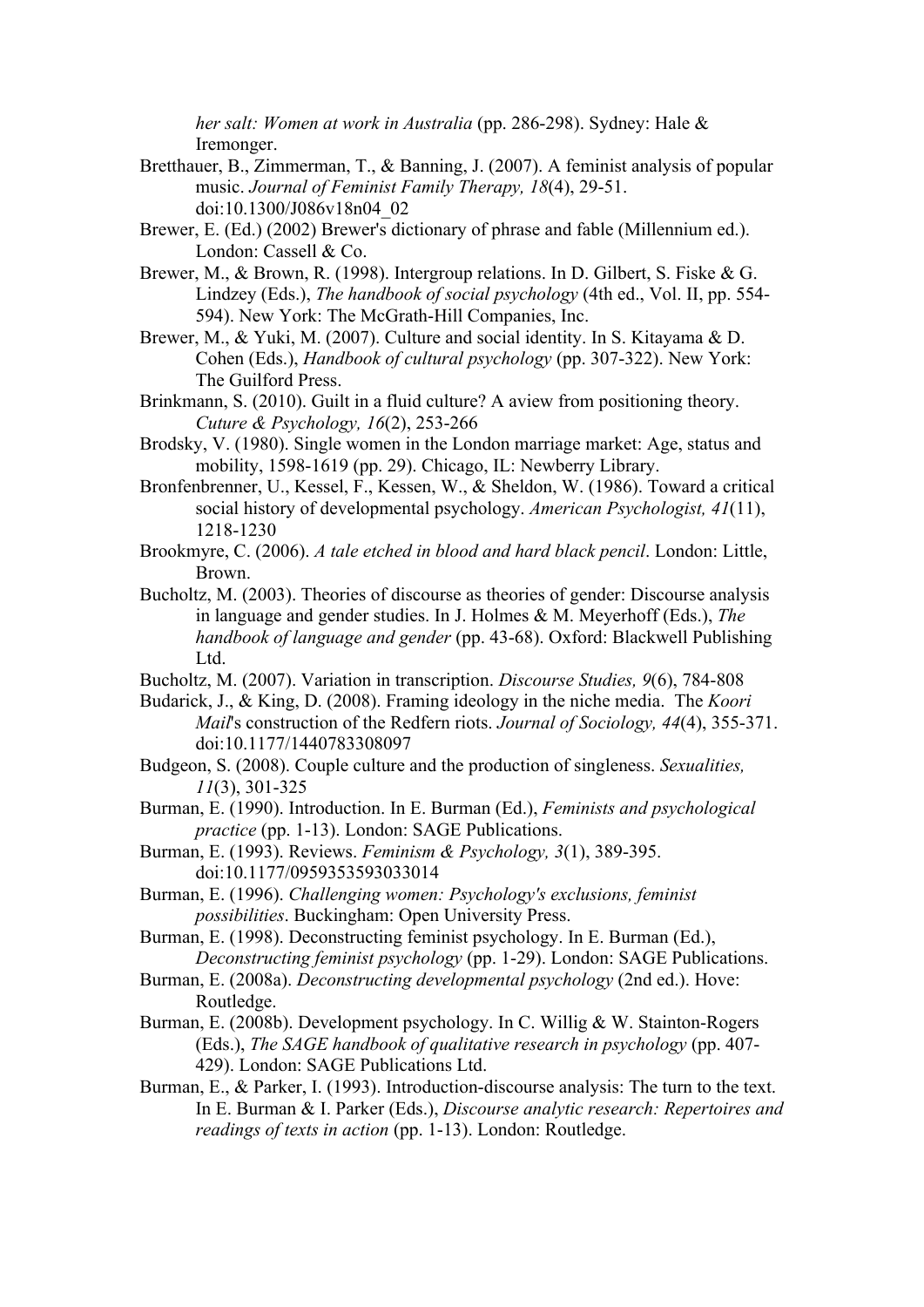- Burns, A. (1986). Why do women continue to marry? In N. Grieve & A. Burns (Eds.), *Australian women: New feminist perspectives* (pp. 210-232). Melbourne: Oxford University Press.
- Burr, V. (1999). The extra-discursive in social constructionism. In D. Nightengale & J. Cromby (Eds.), *Social constructionist psychology: A critical analysis of theory and practice* (pp. 113-126). Buckingham: Open University Press.
- Busby, L. (1975). Sex-role research on the mass media. *Journal of Communication, 25*(4), 107-131. doi:10.1111/j.1460-2466.1975.tb00646.x
- Buss, D., & Kenrick, D. (1998). Evolutionary social psychology. In D. Gilbert, S. Fiske & G. Lindzey (Eds.), *The handbook of social psychology* (4th ed., Vol. II, pp. 982-1026). New York: The McGrath-Hill Companies, Inc.
- Butler, S. (2001). Notes on a *membrum disiectum*. In S. Joshel & S. Murnaghan (Eds.), *Women & slaves in Greco-Roman culture* (pp. 236-255). London: Routledge.
- Byrne, A. (2003). Developing a sociological model for researching women's self and social identities. *European Journal of Women's Studies, 10*(4), 443-464
- Byrne, A. (2008). Single women in Ireland. In R. Bell & V. Yans (Eds.), *Women on their own: Interdisciplinary perspectives on being single* (pp. 16-39). New Brunswick, NJ: Rutgers University Press.
- Byrne, A., & Carr, D. (2005). Caught in the cultural lag: The stigma of singlehood. *Psychological Inquiry, 16*(2/3), 84-91
- Cameron, B. (1982). The flappers and the feminists: A study of women's emancipation in the 1920s. In M. Bevege, M. James & C. Shute (Eds.), *Worth her salt: Women at work in Australia* (pp. 257-269). Sydney: Hale & Iremonger.
- Cancian, F. (1986). The feminization of love. *Signs, 11*(4), 692-709
- Carcopino, J. (1980). Daily life in ancient Rome. In S. Bell (Ed.), *Women from the Greeks to the French revolution* (pp. 49-69). Stanford, CA: Stanford University Press.
- Carlson, K. (1997). *Life's daughter/death's bride: Inner transformations through the Goddess Demeter/Persephone*. Boston: Shambhala Publications, Inc.
- Carlton, C. (1978). The widows tale: Male myths and female reality in 16th and 17th century England. *Albion: A Quarterly Journal concerned with British Studies, 10*(2), 118-129. doi:10.2307/4048338
- Carr, D. (2008). Social and emotional well-being of single women in contemporary America. In R. Bell & V. Yans (Eds.), *Women on their own: Interdisciplinary perspectives on being single* (pp. 58-81). New Brunswick, NJ: Rutgers University Press.
- Castro, P., & Batel, S. (2008). Social representation, change and resistance: On the difficulties of generalising new norms. *Culture & Psychology, 14*(4), 475-497
- Chadwick, N. (1970). *The Celts* (1 ed.). Harmondsworth: Penguin Books.
- Chamberlain, K., & Hodgetts, D. (2008). Social psychology and media: Critical comsiderations. *Social and Personality Compass, 2/3*, 1109-1125
- Chamberlain, S. (2002). Wife and widow in Arcadia: Re-envisaging the ideal. *College Literature, 29*(2), 80-98
- Chancey, L., & Dumais, S. (2009). Voluntary childlessness in marriage and family textbooks, 1950-2000. *Journal of Family History, 34*(2), 206-223. doi:10.1177/0363199008330733
- Chandler, J. (1991). *Women without husbands: An exploration of the margins of marriage*. Basingstoke: MacMillan Education LTD.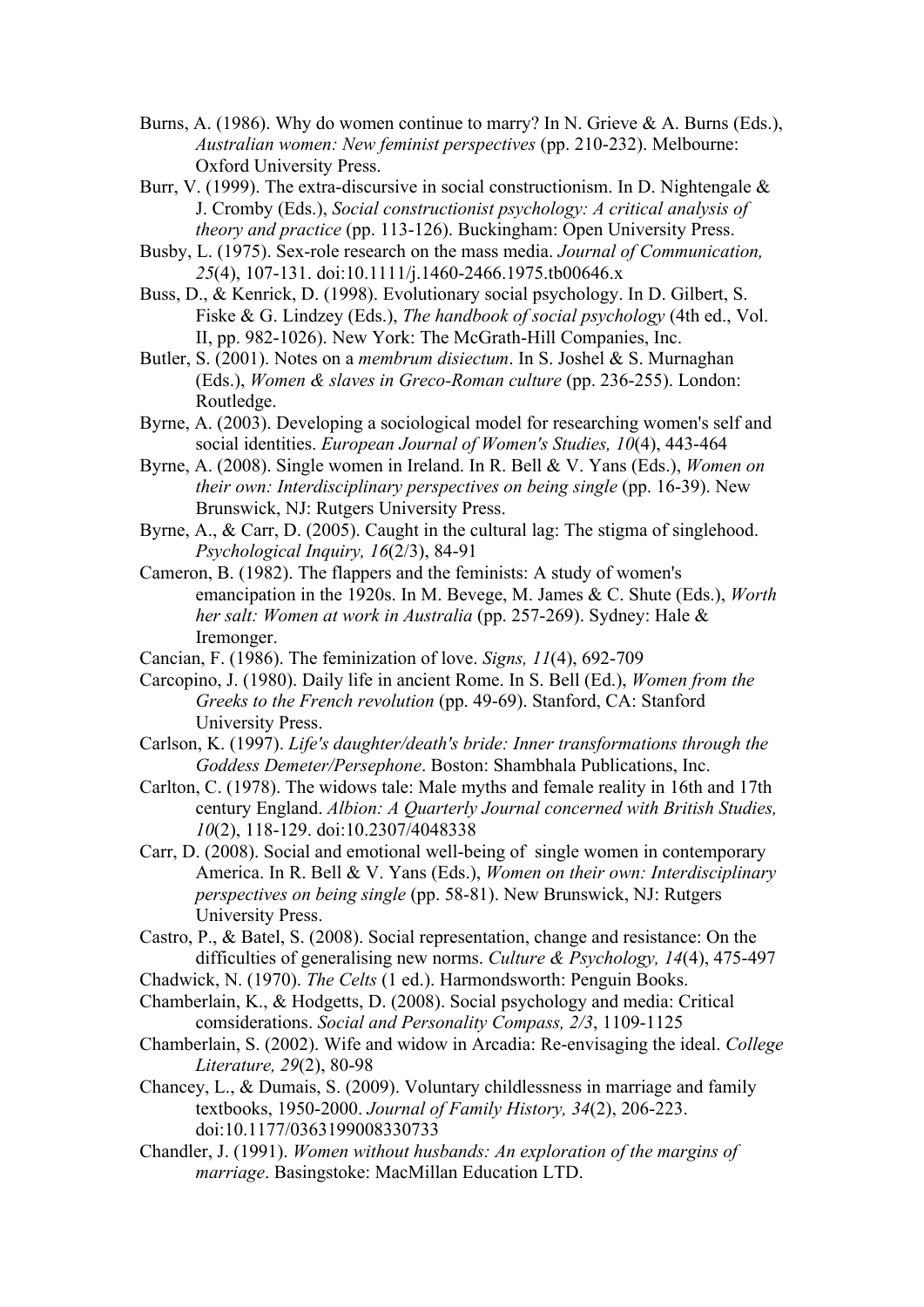Chasteen, A. (1994). "The world around me": the environment and single women. *Sex Roles: A Journal of Research, 31*(5-6), 309-329

Chodorow, N. (1989). *Feminism and psychoanalytic theory*. Cambridge: Polity Press.

- Chong, D., & Druckman, J. (2007). Framing theory. *Annual review of Political Science, 10*(1), 103-126. doi:10.1146/annurev.polisci.10.072805.103054
- Christopher, J., & Hickinbottom, S. (2008). Positive psychology, ethnocentrism, and the disguised ideology of individualism. *Theory & Psychology, 18*(5), 563-589
- Cialdini, R., & Trost, M. (1998). Social influence: Social norms, conformity and compliance. In D. Gilbert, S. Fiske & G. Lindzey (Eds.), *The handbook of social psychology* (4th ed., Vol. II, pp. 151-192). New York: The McGrath-Hill Companies, Inc.
- Clark, I. (2001). The widow hunt on the Tudor-Stuart stage. *Studies in English Literature, 1500-1900, 41*(2), 399-416
- Clements, M. (1998). *The improvised woman: Single women reinventing single life*. New York: W.W. Norton & Company.
- Clover, C. (1993). Regardless of sex: Men, women, and power in Early Northern Europe. *Speculum, 68*(2), 363-387
- Cohen, L. (1992). Democracy, *The Future*: Columbia.
- Collins, R. (2011). Content analysis of gender roles in media: Where are we now and where should we go? . *Sex Roles, 64*, 290-298. doi:10.1007/s11199-010-9929- 5

Cooper, S. (2001). *The Victorian woman*. London: V&A Publications.

- Corcoran, J. (1970). The origins of the Celts: The archaelogical evidence. In N. Chadwick (Ed.), *The Celts* (1 ed., pp. 17-41). Harmondsworth: Pelican Books.
- Cotterell, A., & Storm, R. (2007). *The ultimate encyclopedia of mythology: An A-Z guide to the myths and legends of the ancient world*. London: Hermes House.
- Cremin, A. (1997). *The Celts*. Sydney: Lansdowne Publishing Pty Ltd.
- Crick, J. (1999). Widowhood in pre-conquest England. In S. Cavallo & L. Warner (Eds.), *Widowhood in medieval and early modern Europe* (pp. 24-36). Harlow: Pearso Education Limited.
- Crocker, J., Major, B., & Steele, C. (1998). Social stigma. In D. Gilbert, S. Fiske & G. Lindzey (Eds.), *The handbook of social psychology* (4th ed., Vol. II, pp. 504- 553). New York: The McGraw-Hill Companies, Inc.
- Cross, S. (2009, 2009). Feminae Romanae: The women of ancient Rome. Retrieved 4 August 2009, 2009, from web.mac.com/heraklia/Dominae/index.html
- Crysdale, C. (1987). "From 'is' to 'ought': Kohlberg, Lonergan, and method in the human sciences. *Laval théologique et philosophique, 43*(1), 91-107
- Cummins, R., Walter, J., & Woerner, J. (2007). *The wellbeing of Australians groups with the highest and lowest wellbeing in Australia* (Australian Unity Wellbeing Index Survey). Geelong, Victoria: The School of Psychology/The Australian Centre on Quality of Life, Deakin University.
- Cummins, R., Woerner, J., Tomyn, A., Gibson, A., & Knapp, T. M. (2005). *The Wellbeing of Australians - personal relationships* (Australian Unity Wellbeing Index Survey). Geelong, Victoria: The School of Psychology/The Australian Centre on Quality of Life, Deakin University.
- Dannefer, D. (1984). Adult development and social theory: A paradigmatic reappraisal. *American Sociological Review, 49*(1), 100-116
- Davidson, J. (2007). Perceptions of commercialisaed social introduction services amongst women. In E. Casey & L. Martens (Eds.), *Gender and consumption:*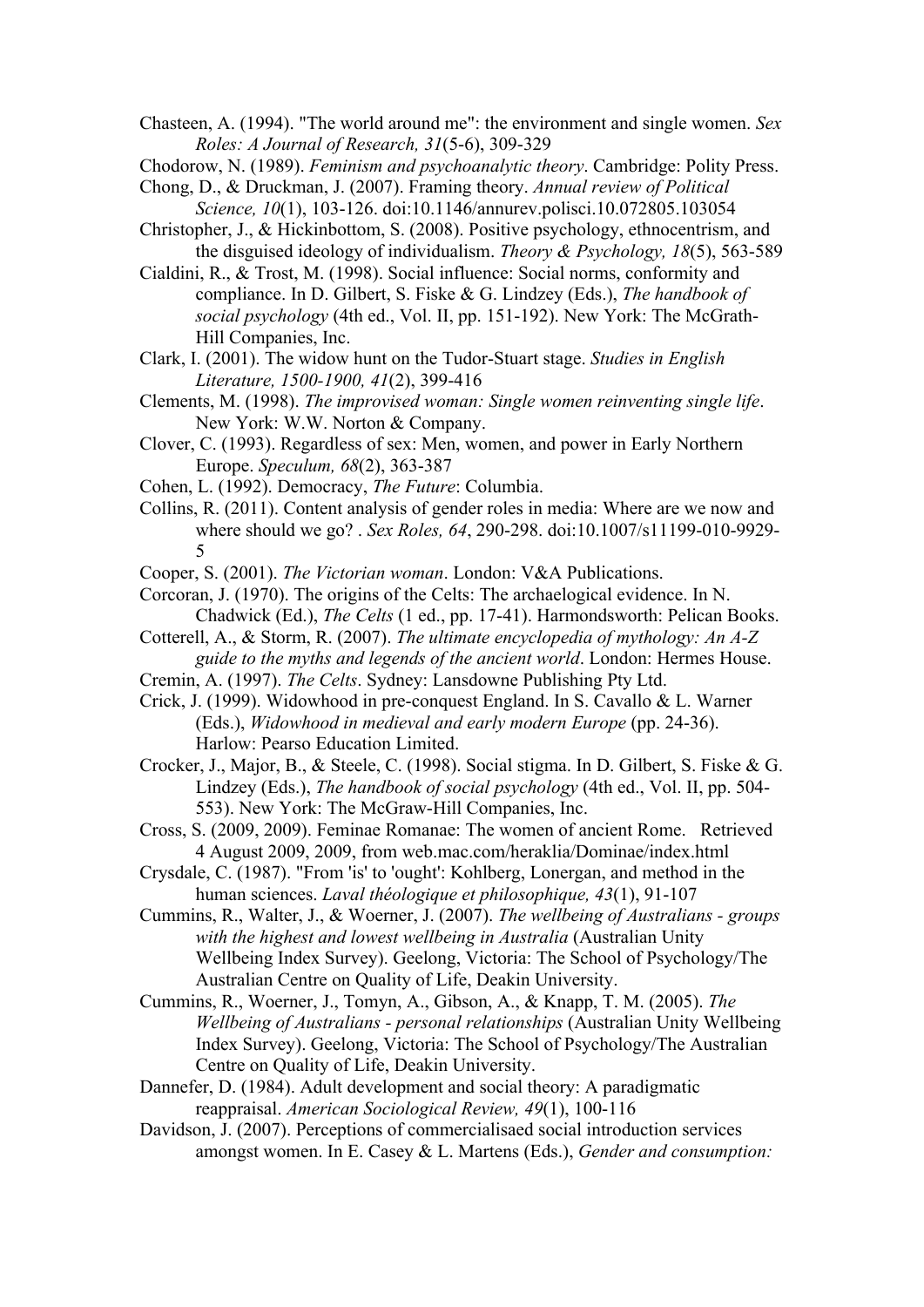*Domestic cultures and the commercialisation of everyday life* (pp. 97-108). Aldershot: Ashgate.

- Davies, B., & Harré, R. (2001). Positioning: The discursive production of selves. In M. Wetherall, S. Taylor & S. Yates (Eds.), *Discourse theory and practice: A reader* (pp. 261-271). London: SAGE.
- Davies, K. (1981). Continuity and change in literary advice on marriage. In R. Outhwaite (Ed.), *Marriage and society: Studies in the social history of mariage* (pp. 58-80). London: Europa Publications Limited.
- Davis, D. (1990). Portrayals of women in prime-time network TV: Some demographic characteristics. *Sex Roles, 23*(5/6), 325-332. doi:10.1007/BF00290052

de Botton, A. (2004). *Status anxiety*. London: Penguin Books.

- de la Torre, V. (2001). "We few of an infinite multitude": John Hales, Parliament, and the gendered politics of the early Elizabethan succession. *Albion: A Quarterly Journal concerned with British Studies, 33*(4), 557-582
- De Paolis, P. (1990). Prototypes of the psychologist and professionalisation: Diverging social representations of a developmental process. In G. Duveen & B. Lloyd (Eds.), *Social representations and the develoment of knowledge* (pp. 144-163). Cambridge: Cambridge University Press.
- De Vault, M. (1999). *Liberating method: Feminism and social research*. Philadelphia: Temple University Press.
- de Vaus, D. (2004a). *Diversity and change in Australian families: Statistical profiles*. Melbourne: Australian Institute of Family Studies.
- de Vaus, D. (2004b). Marriage and remarriage *Diversity and change in Australian families: Statistical profiles* (pp. 160-180). Canberra: Australian Institute of Family Studies.
- De Vogli, R., Chandola, T., & Marmot, M. (2007). Negative aspects of close relationships and heart disease. *Archives of Internal Medicine, 167*(18), 1951- 1957
- Delphy, C., & Leonard, D. (1992). *Familiar exploitation: A new analysis of marriage in contemporary Western societies*. Cambridge: Polity Press.
- Demand, N. (2001). Women and slaves as Hippocratic patients. In S. Joshel & S. Murnaghan (Eds.), *Women & slaves in Greco-Roman culture* (pp. 69-84). London: Routledge.
- DePaulo, B. (2007). *Singled out: How singles are stereotyped, stigmatized, and ignored, and still live happily ever after*. New York: St Martin's Press.
- DePaulo, B., & Morris, W. (2005). Singles in society and science. *Psychological Inquiry, 16*(2-3), 57-83. doi:10.1080/1047840X.2005.9682918
- Deschamps, J.-C. (1982). Social identity and relations of power between groups. In H. Tajfel (Ed.), *Social identity and intergroup relations* (pp. 85-98). Cambridge: Cambridge University Press.
- Diamond, J. (2007). The worst mistake in the history of the human race. Retrieved 26 May 2009, 2009, from http://www.awok.org/worst-mistake/
- Diener, E., & Seligman, M. (2002). Very happy people. *Psychological Science, 13*(1), 81-84
- Diener, E., Suh, E., Lucas, R., & Smith, H. (1999). Subjective well-being: Three decades of progress. *Psychological Bulletin, 125*(2), 276-302
- Dixson, M. (1999). *The real Matilda: Women and identity in Australia 1788 to the present* (4th ed.). Sydney: University of New South Wales Press.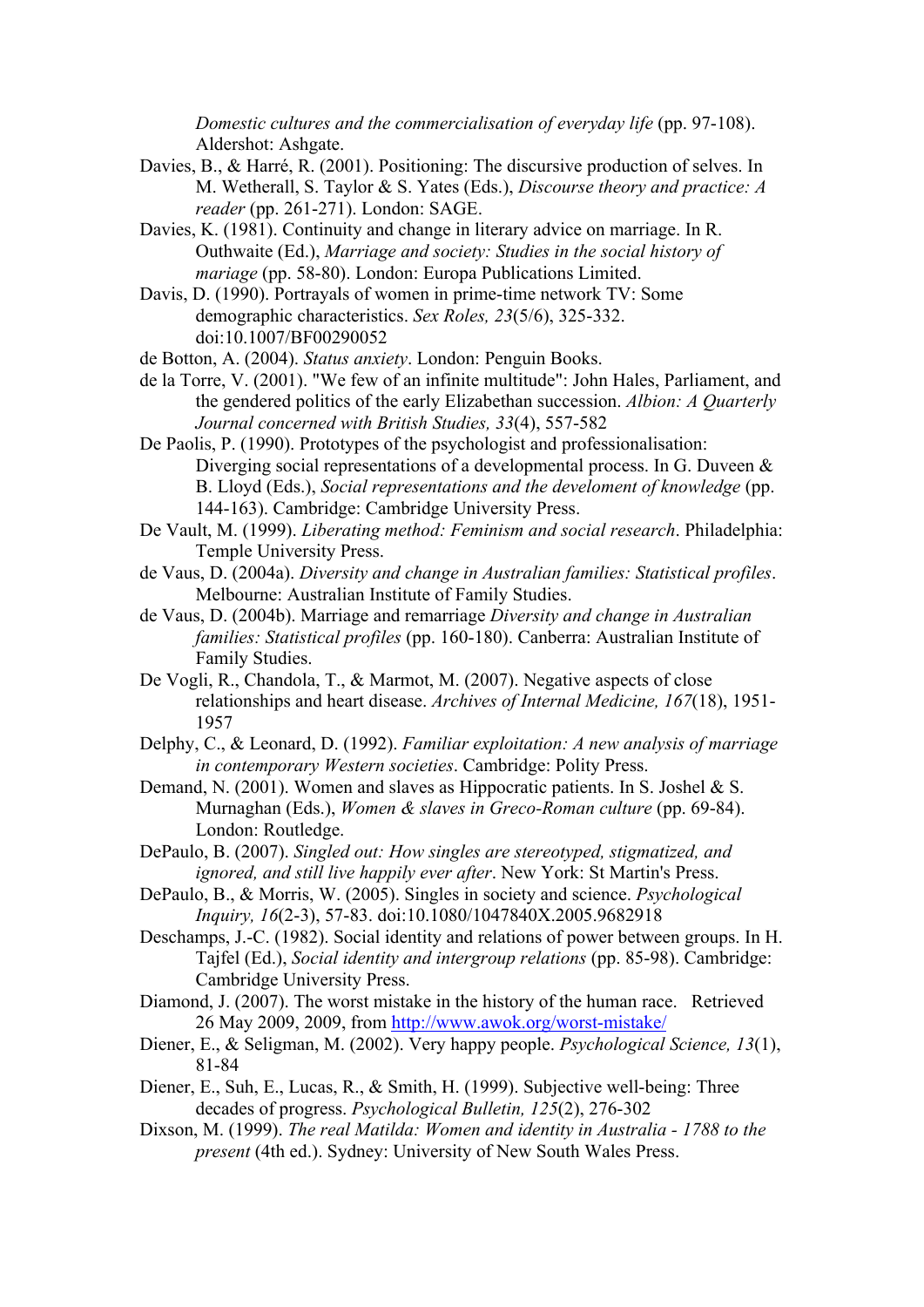Dolin, T. (1997). *Mistress of the house: Women of property in the Victorian novel*. Aldershot: Ashgate Publishing Limited.

- Drabsch, T. (2007). Women, Parliament and the media. Sydney: NSW Government.
- Duby, G. (1994). *Love and marriage in the Middle Ages* (J. Dunnett, Trans.). Cambridge: Polity Press.
- Earle, J., Smith, M., Harris, C., & Longino Jnr, C. (1997). Women, marital status, and symptoms of depression in a midlife national sample. *Journal of Women & Aging, 10*(1), 41-57. doi:10.1300/J074v10n01\_04
- Edley, N. (2001). Analysing masculinity: Interpetative repertoires, ideological dilemmas and subject positions. In M. Wetherall, S. Taylor & S. Yates (Eds.), *Discourse as data: A guide for analysis* (pp. 189-228). London: SAGE.
- Edwards, D. (1997). *Discourse and cognition*. London: SAGE Publications Ltd.
- Ehrenreich, B., & English, D. (1978). *For her own good: 150 years of the experts' advice to women*. New York: Anchor Books.
- Eichenbaum, L., & Orbach, S. (1987). Separation and intimacy: Critical practice issues in working with women in therapy. In S. Ernst & M. Maguire (Eds.), *Living with the sphinx: Papers from the Women's Therapy Centre* (pp. 49-67). London: The Women's Press Limited.
- Ellis, P. (1997). *Celt and Greek: Celts in the Hellenic world*. London: Constable and Company Ltd.
- Entman, R. (2007). Framing bias: Media in the distribution of power. *Journal of Communication, 57*, 163-173. doi:dx.doi.org/10.1111/j.1460- 2466.2006.00336.x
- Erickson, A. (1999). Property and widowhood in England 1660-1840. In S. Cavallo & L. Warner (Eds.), *Widowhood in medieval and early modern Europe* (pp. 145- 163). Harlow: Pearson Education Limited.
- Erikson, E. (1978). Reflections on Dr Borg's life cycle. In E. Erikson (Ed.), *Adulthood* (pp. 1-31). New York: W.W. Norton & Company, Inc.
- Erikson, E. (1980). *Identity and the life cycle*. New York: W.W. Norton & Company, Inc.
- Erikson, E. (1982). *The life cycle completed: A review*. New York: W.W. Norton & Company, Inc.
- Evans, A., Riley, S., & Shankar, A. (2010). Technologies of sexiness: Theorizing women's engagement in the sexualization of culture. *Feminism and Psychology, 20*(1), 114-131
- Faber, M., & Mayer, J. (2009). Resonance to archetypes in media: There's some accounting for taste. *Journal of Research in Personality, 43*, 307-322. doi:10.1016/j.jrp.2008.11.003
- FaHCSIA. (2009). *Review of the Equal Opportunity for Women in the Workplace Act 1999*. Canberra.
- Fairclough, N. (1992). *Discourse and social change*. Cambridge: Polity Press.
- Fairclough, N. (1993). Critical discourse analysis and the marketization of public discourse: The universities. *Discourse & Society, 4*(2), 133-168
- Fairclough, N. (2001). The discourse of New Labour: Critical discourse analysis. In M. Wetherell, S. Taylor & S. Yates (Eds.), *Discourse as data: A guide for analysis* (pp. 229-266). Milton Keynes: The Open University.
- Fairclough, N. (2009). A dialectical-relational approach to critical discourse analysis. In R. Wodak & M. Meyer (Eds.), *Methods of critical discourse analysis* (2nd ed., pp. 162-186). London: SAGE Publications Ltd.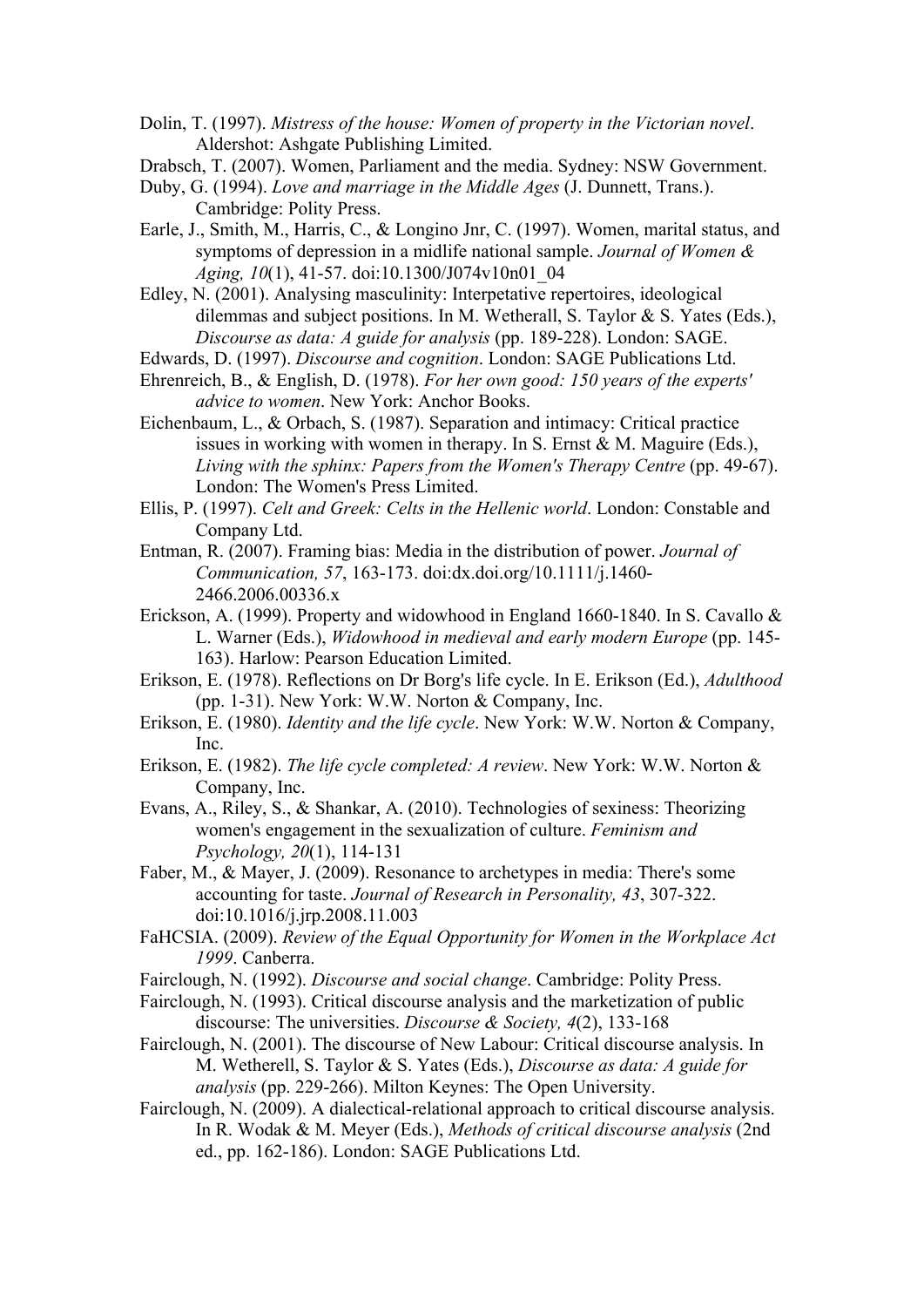- Faludi, S. (1992). *Backlash: The undeclared war against women*. London: Chatto & Windus.
- Farrell, R. (2001). Woman and citizenship in colonial Australia. In P. Crawford & P. Maddern (Eds.), *Women as Australian citizens: Underlying histories* (pp. 115- 140). Melbourne: Melbourne University Press.
- Feeney, J. (1999). Adult romantic attachment and couple relationships. In J. Cassidy & P. Shaver (Eds.), *Handbook of attachment: Theory, research and clinical applications* (1st ed., pp. 355-377). New York: Guildford Press.
- Feldman, S., Byles, J., & Beaumont, R. (2000). 'Is anybody listening?'.The experiences of widowhood for older Australian women. *Journal of Women and Aging, 12*(3-4), 155-176
- Festinger, L. (1954). A theory of social comparison processes. *Human Relations, 7*, 117-140
- Filip, J. (1977). *Celtic civilization and its heritage* (I. Lewitová, Trans. 2nd ed.). Wellingborough: Collet's.
- Finch, L. (1995). Consuming passions: Romance and consumerism during World War II. In J. Damousi & M. Lake (Eds.), *Gender and war: Australians at war in the twentieth century* (pp. 105-116). Cambridge: Cambridge University Press.
- Fiske, S. (1998). Stereotyping, prejudice and discrimination. In D. Gilbert, S. Fiske & G. Lindzey (Eds.), *The handbook of social psychology* (4th ed., Vol. II, pp. 357-411). New York: The McGraw-Hill Companies, Inc.
- Fiske, S., Cuddy, A., Glick, P., & Xu, J. (2002). A model of (often mixed) stereotype content: Competence and warmth respectively follow from perceived status and competition. *Journal of Personal and Social Psychology, 82*(6), 878-902
- Fitzherbert, M. (2005). The politics of political mothers and wives. *Institute of Public Affairs Review, 57*(1), 39-40
- Flick, U. (2007). *Managing quality in qualitative research (Book 8 of The SAGE Qualitative Research Kit)*. London: SAGE Publications Ltd.
- Flick, U., & Foster, J. (2008). Social representations. In C. Willig & W. Stainton-Rogers (Eds.), *The SAGE handbook of qualitative research in psychology* (pp. 195-214). London: SAGE Publications Ltd.
- Flood, M. (2005). *Mapping loneliness in Australia* The Australia Institute.
- Forth, S. (2008). *Eve's Bible: A woman's guide to the Old Testament*. New York: St Martin's Press.
- Foucault, M. (1969). *The archaeology of knowledge*. London: Tavistock Publications Limited.
- Foucault, M. (1980). *Power/knowledge: Selected interviews and other writings 1972- 1977*. Brighton: The Harvester Press Limited.
- Foucault, M. (1994). *Ethics: Subjectivity and truth* (R. Hurley and others, Trans. Vol. 1). London: Penguin Books.
- Fowler, R. (2003). *Language in the news: Discourse and ideology in the press*. London: Routledge.
- Fox, D., & Prilleltensky, I. (1997). *Critical psychology: An introduction*. London: Sage Publications.
- Foyster, E. (1999). Marrying the experienced widow in early modern England: The male perspective. In S. Cavallo & L. Warner (Eds.), *Widowhood in medieval and early modern Europe* (pp. 108-124). Harlow: Pearson Education Limited.
- Frazier, P., Arikian, N., Benson, S., Losoff, A., & Maurer, S. (1996). Desire for marriage and life satisfaction among unmarried heterosexual adults. *Journal of Social and Person Relationships, 13*(2), 225-239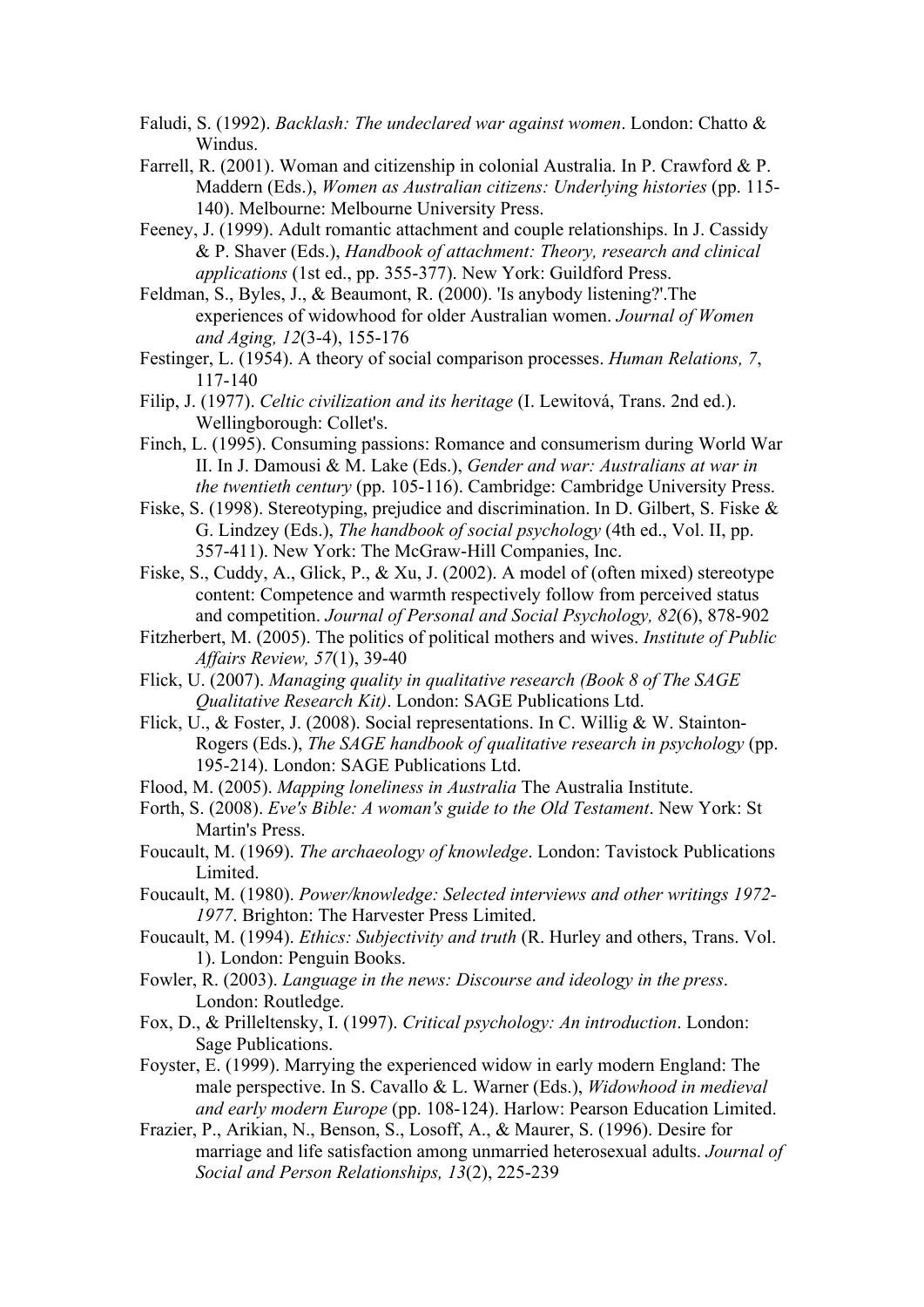- Freud, S. (1973). Femininity (J. Strachey, Trans.). In J. Strachey & A. Richards (Eds.), *Introductory lectures on psychoanalysis* (Vol. 2, pp. 145-169). Harmondsworth: Penguin.
- Friedman, H., & Martin, L. (2011). *The longevity project: Surprising discoveries for health and long life from the landmark eight-decade study*. New York: Hudson Street Press.
- Froide, A. (1999). Marital status as a category of difference. In J. Bennet & A. Froide (Eds.), *Singlewomen in the European past, 1250-1800* (pp. 236-269). Philadelphia, PA: University of Pennsylvania Press.
- Froide, A. (2001). Old maids: The lifecycle of single women in early modern England. In L. Botelho & P. Thane (Eds.), *Women and ageing in British society since 1500* (pp. 89-110). Harlow: Pearson Education Limited.
- Froide, A. (2002). Hidden women: Re-discovering the singlewomen of early modern England. *Local Population Studies, 68*, 26-41
- Gallois, C., McKay, S., & Pittman, J. (2005). Intergroup communication and identity: Intercultural, organisational , and health communication. In K. Fitch & R. Sanders (Eds.), *Handbook of language and social interaction* (pp. 231-250). Mahwah, NJ: Lawrence Erlbaum Associates, Inc.
- Gamson, W. (1988). The 1987 Distinguished Lecture: a constructionist approach to mass media and public opinion. *Symbolic Interaction, 11*(2), 161-174
- Gamson, W., & Modigliani, A. (1989). Media discourse and public opinion on nuclear power: A constructionist approach. *The American Journal of Sociology, 95*(1), 1-37. doi:10.1086/229213
- Gardner, J., & Oswald, A. (2004). How is mortality affected by money, marriage, and stress? *Journal of Health Economics, 23*(1181-1207)
- Gentzkow, M., & Shapiro, J. (2010). What drives media slant? Evidence from US daily newspapers. *Econometrica, 78*(1), 35-71. doi:10.3982/ECTA7195
- Gergen, K. (1985). The social constructionist movement in modern psychology. *American Psychologist, 40*(3), 266-275
- Gergen, M. (2008). Qualitative methods in feminist psychology. In C. Willig & W. Stainton-Rogers (Eds.), *The SAGE handbook of qualitative research in psychology* (pp. 280-295). London: SAGE Publications Ltd.
- Gergen, M., & Gergen, K. (2003). *Social construction: A reader*. London: SAGE Publications.
- Gies, F., & Gies, G. (1987). *Marriage and the family in the middle ages*. New York: Harper & Row, Publishers.
- Giles, D., & Shaw, R. (2009). The psychology of news influence and the development of media framing analysis. *Social and Personality Psychology Compass, 3/4*, 375-393. doi:dx.doi.org/10.1111/j.1751-9004.2009.00180.x
- Gill, R. (1995). Relativism, reflexivity and politics: Interrogating discourse analysis from a feminist perspective. In S. Wilkinson & C. Kitzinger (Eds.), *Feminism and discourse* (pp. 165-186). London: SAGE Publications Ltd.
- Gill, R. (2003). From sexual objectification to sexual subjectification: The resexualisation of women's bodies in the media. *Feminist Media Studies, 3*(1), 100-106
- Gilligan, C. (1982). *In a different voice: Psychological theory and women's development*. Massachusetts: CA: Harvard University Press.
- Gillis, J. (1985). *For better for worse: British marriages, 1600 to the present*. Oxford: Oxford University Press, Inc.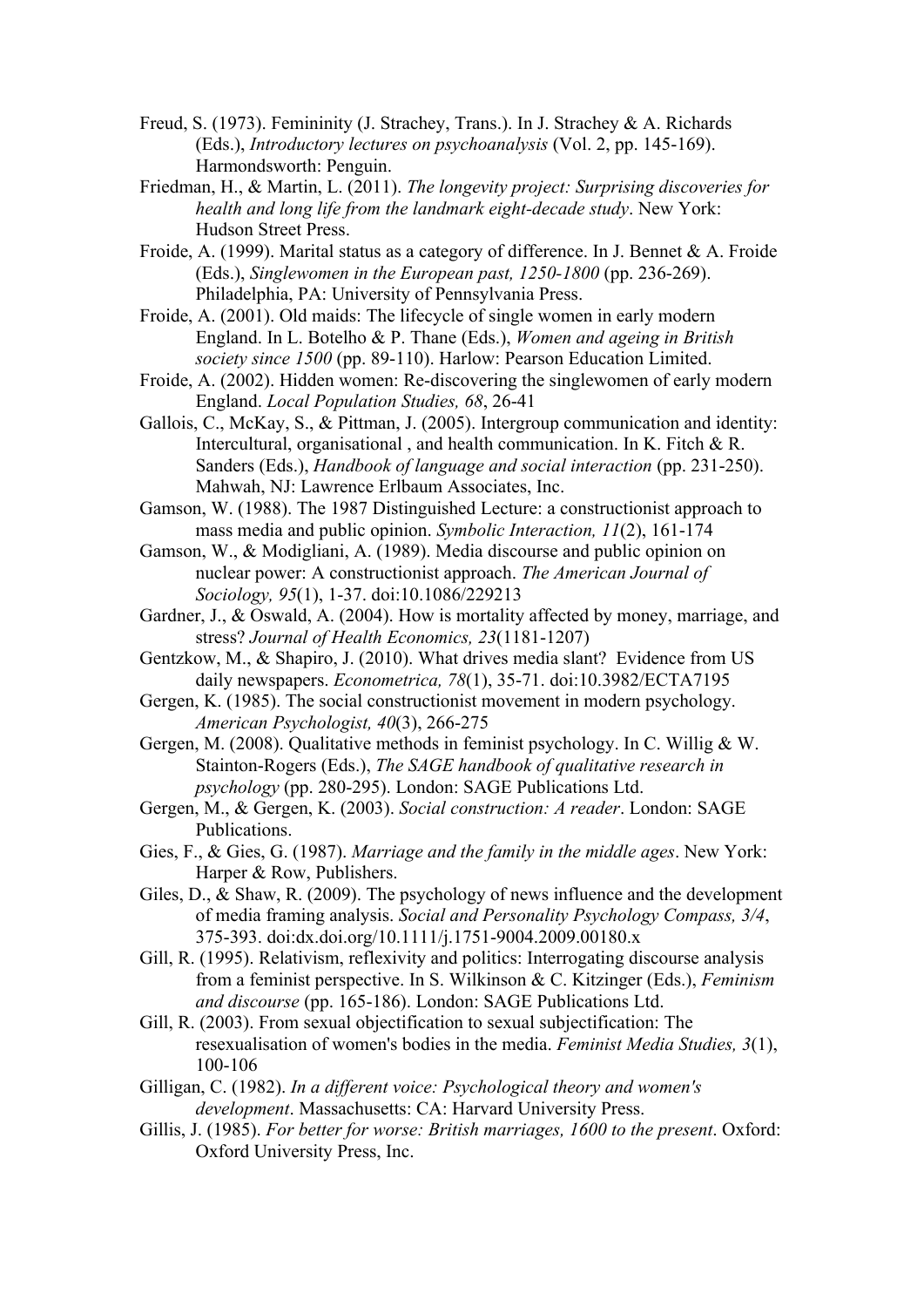Gillis, J. (1988). From ritual to romance: toward an alternative history of love. In C. Stearns & P. Stearns (Eds.), *Emotion and social change: Toward a new psychohistory* (pp. 87-122). New York: Holmes & Meier Publishers, Inc.

- Gillis, J. (1996). *A world of their own making: Myth, ritual, and the quest for family values*. Cambridge, MA: Harvard University Press.
- Gimbutas, M. (1982). *The Goddesses and Gods of Old Europe 6500-3500 BC: Myths and cult images* (2 ed.). Berkeley, CA: University of California Press.
- Gimbutas, M. (1989). *The language of the Goddess*. San Francisco: Harper & Row, Publishers.

Glenn, N., & Weaver, C. (1988). The changing relationship of marital status to reported happiness. *Journal of Marriage and the Family, 50*(2), 317-324

Goldberg, B. (1996). In a bad humour... with psychology. In B. E. e. al (Ed.), *Challenging women: Psychology's exclusions, feminist possibilities* (pp. 54- 70). Buckingham: Open University Press.

Gordon, E., & Nair, G. (2002). The myth of the Victorian patriarchal family. *History of the Family, 7*, 125-138

Gothard, J. (2001). Wives or workers? Single British female migration to colonial Australia. In P. Sharpe (Ed.), *Women, gender and labour migration: Historical and global perspectives* (pp. 145-162). London: Routledge.

- Gough, B., & McFadden, M. (2001). *Critical social psychology: An introduction*. Basingstoke and New York: Palgrave.
- Grafton, S. (2009). *U is for undertow*. New York: G.P. Putnam's sons.
- Graves, R. (1972). *The White Goddess: A historical grammar of poetic myth*. New York: Octagon Books.
- Graves, R. (1973). *The Greeks myths* (Vol. I). Harmondsworth: Penguin Books Ltd.
- Graves, R., & Patai, R. (1965). *Hebrew myths: the Book of Genesis*. London: Cassell & Company Ltd.
- Gray, M., de Vaus, D., Qu, L., & Stanton, D. (2010). *Divorce and the wellbeing of older Australians* (No. 46). Melbourne: The Australian Institute of Family Studies.
- Greg, W. (1862). Why are women redundant? *National Review*.

Grimshaw, P. (1986). 'Man's own country': Women in colonial Australian history. In N. Grieve & A. Burns (Eds.), *Australian women: New feminist perspectives* (pp. 182-209). Melbourne: Oxford University Press.

- Gross, K., & D'Ambrosio, L. (2004). Framing emotional responses. *Political Psychology, 25*(1), 1-29
- Hahn, B. (1993). Marital status and women's health: the effect of economic marital acquisitions. *Journal of Marriage and the Family, 55*(May), 495-504
- Håkansson, K., Rovio, S., Helkala, E.-L., Vilska, A.-R., Winblad, B., Soininen, H., et al. (2009). Association between mid-life marital status and cognitive function in later life: Population based cohort study. *British Medical Journal,* (339: b2462), 8. doi:10.1136/bmj.b2462
- Hall, S. (2001). Foucault: Power, knowledge and discourse. In M. Wetherell, S. Taylor & S. Yates (Eds.), *Discourse theory and practice: A reader* (pp. 72- 81). London: Sage Publications.
- Hanawalt, B. (1992). The widow's mite: Provisions for medieval London widows. In L. Mirrer (Ed.), *Upon my husband's death: Widows in the leterature and histories of medieval Europe* (pp. 21-45). Ann Arbor: The University of Michigan Press.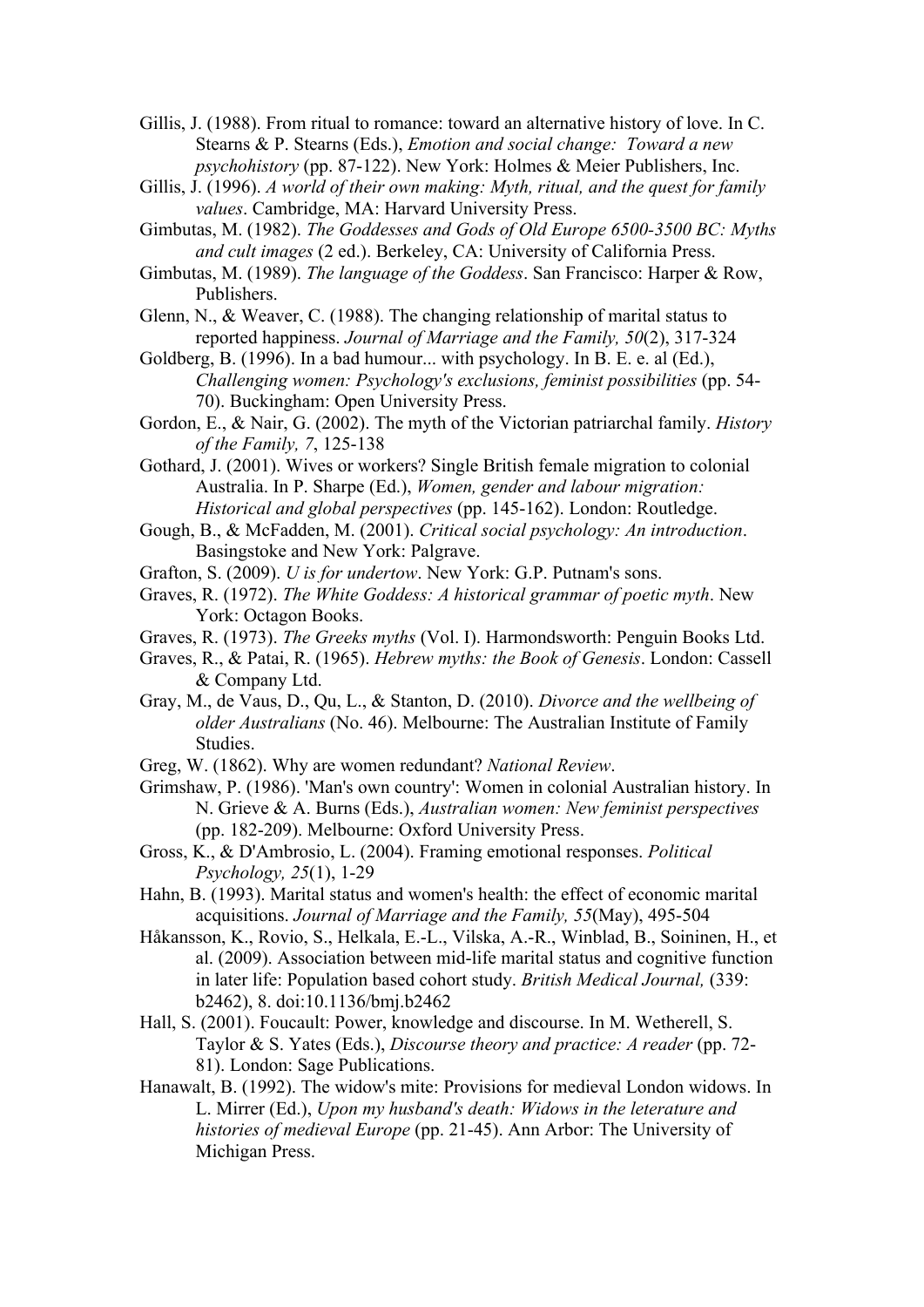- Hanawalt, B. (Ed.). (1986). *Women and work in pre-industrial Europe*. Bloomington, IN: Indiana University Press.
- Hanisch, C. (1970). The personal is political. In S. Firestone & A. Koedt (Eds.), *Notes from the second year: Women's liberation*. New York: Radical Feminism.
- Harré, R., & Finlay-Jones, R. (1986). Emotion talk across times. In R. Harré (Ed.), *The social construction of emotions* (pp. 220-234). Oxford: Basil Blackwell Ltd.
- Harré, R., & Moghaddam, F. (2003). Introduction: The Self and Others in traditional psychology and in positioning theory. In R. Harré & F. Moghaddam (Eds.), *The Self and Others. Positioning individuals and groups in personal, poitical, and cultural contexts* (pp. 1-11). Westport, CT: Praeger Publishers.
- Harris, B. (1997). Repoliticizing the history of psychology. In D. Fox & I. Prilleltensky (Eds.), *Critical psychology: An introduction* (pp. 21-33). London: SAGE Publications.
- Harrison, B. (1995). Women and health. In J. Purvis (Ed.), *Women's history: Britain 1850-1945* (pp. 157-192). London: Routledge.
- Hassel, J. (2002). *Choosing not to marry: Women and autonomy in the Katherine Group*. New York: Routledge.
- Hazan, C., & Shaver, P. (1994). Attachment as an organisational framework for reearch on close relationships. *Psychological Inquiry, 5*(1), 1-22
- Hazan, C., & Zeifman, D. (1999). Pair bonds as attachments: Evaluating the evidence. In J. Cassidy & P. Shaver (Eds.), *Handbook of attachment theory* (pp. 336- 354). New York: Guildford Press.
- Headey, B., & Warren, D. (2008). *Families, incomes and jobs, volume 3: A statistical report on Waves 1 to 5 of the HILDA Survey*. Melbourne: Commonwealth of Australia.
- Helmer, C. (2009). Dementia and marital status at midlife and late life. *British Medical Journal, 339: b1690*. doi:10.1136/bmj.b2462
- Helson, R., Mitchell, V., & Moane, G. (1984). Personality and patterns of adherence and nonadherence to the social clock. *Journal of Personality and Social Psychology 46*(5), 1079-1096
- Henriques, J., Hollway, W., Urwin, C., Venn, C., & Walkerdine, V. (1984). *Changing the subject: Psychology, social regulation and subjectivity*. London: Methuen & Co Ltd.
- Hepburn, A. (2003a). *An introduction to critical psychology*. London: Sage Publications Ltd.
- Hepburn, A. (2003b). Relativism and feminist psychology. In M. Gergen & K. Gergen (Eds.), *Social construction: A reader* (pp. 237-247). London: SAGE Publications.
- Hiles, D., & Čermák, I. (2008). Narrative psychology. In C. Willig & W. Stainton-Rogers (Eds.), *The SAGE handbook of qualitative research in psychology* (pp. 147-164). London: SAGE Publications Ltd.
- Hill, B. (1989). *Women, work, and sexual politics in eighteenth-century England*. Oxford: Basil Blackwell.
- Hill, M., & Ballou, M. (1998). Making therapy feminist: A practice survey. In M. Hill (Ed.), *Feminist therapy as a political act* (pp. 1-16). London: The Harrington Park Press.
- Holden, K. (2007). *The shadow of marriage: Singleness in England, 1914-60*. Manchester: Manchester University Press.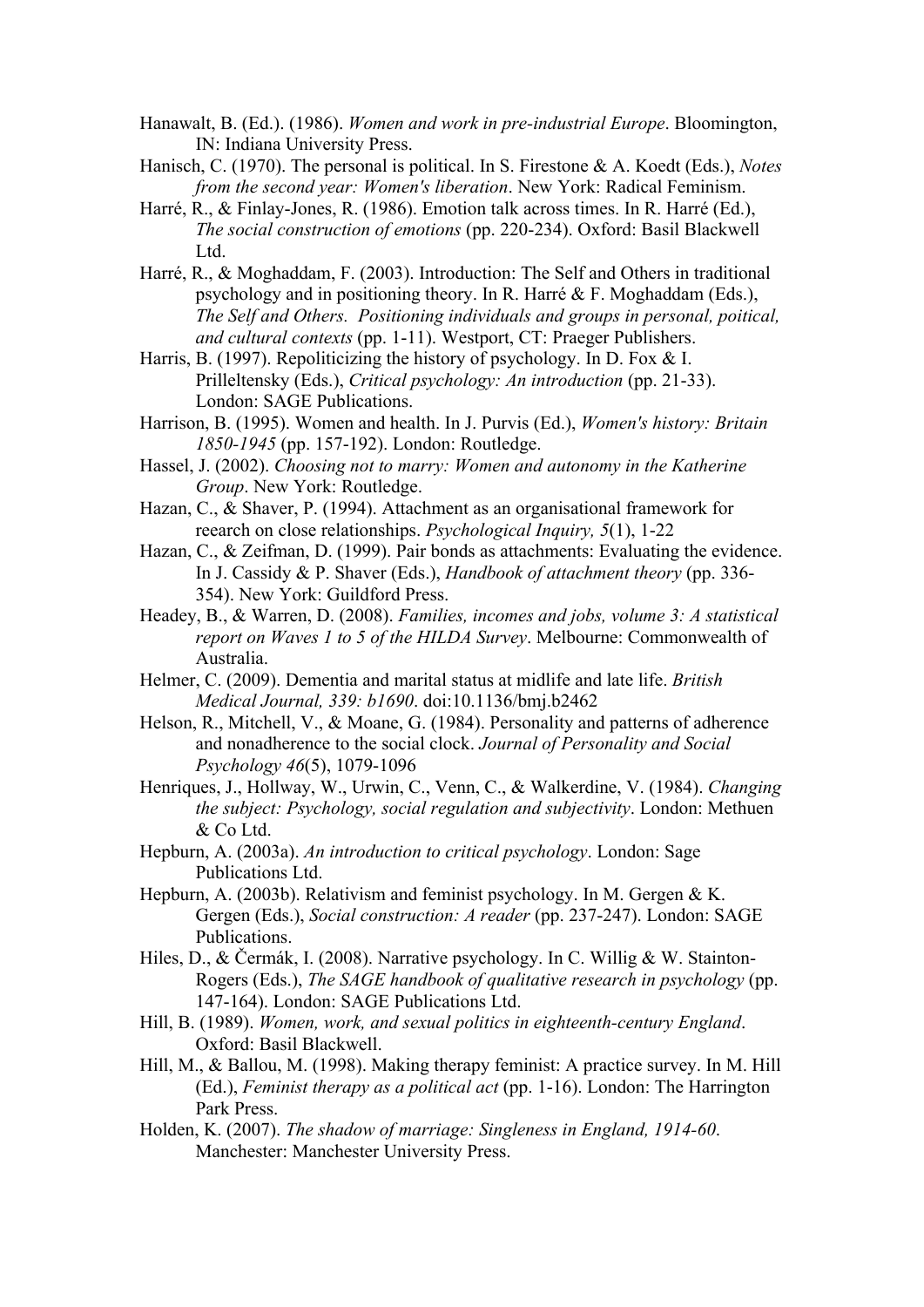Hollway, W. (1984). Gender difference and the production of subjectivity. In J. Henriques, W. Hollway, C. Urwin, C. Venn & V. Walkerdine (Eds.), *Changing the subject: Psychology, social regulation and subjectivity* (pp. 227- 263). London: Methuen & Co Ltd.

Hollway, W. (2006). Family figures in 20th-century British 'psy' discourses. *Theory & Psychology, 16*(4), 443-464. doi:10.1177/0959354306066200

Hooker, R. (1996). After the exile 538-332 BC. *The Hebrews: A learning module* Retrieved 30 June 2009, 2009, from wsu.edu/~dee/HEBREWS/AFTEREX.HTM

Horstman, A. (1985). *Victorian divorce*. London: Croom Helm.

Howell, M. (1998). *The marriage exchange: Property, social place, and gender in cities of the Low Countries, 1300-1550*. Chicago: The University of Chicago Press.

Huang, H. (2009). Frame-rich, frame-poor: an investigation of the contingent effects of media frame diversity and individual differences on audience frame diversity. *International Journal of Public Opinion Research, 22*(1), 47-73. doi:10.1093/ijpo4/edp024

Hudson, P. (1995). Woman and industrialisation. In J. Purvis (Ed.), *Women's history: Britain 1850-1945* (pp. 23-50). London: Routledge.

Hufton, O. (1984). Women without men: Widows and spinsters in Britain and France in the eighteenth century. *Journal of Family History, 9*, 355-376. doi:dx.doi.org/10.1177/036319908400900404

Hughes, C. (2002). *Key concepts in feminist theory and reseach*. London: Sage Publications.

Hunt, S. (1986). *Spinfex and hessian: Women in North-West Australia, 1860-1900*. Perth: University of Western Australia Press.

Jaffe, A. (2007). Variability in transcription and the complexities of representation, authority and voice. *Discourse Studies, 9*(6), 831-836

Jäger, S., & Maier, F. (2009). Theoretical and methodological aspects of Foucauldian critical discourse analysis. In R. Wodak & M. Meyer (Eds.), *Methods of critical discourse analysis* (2nd ed., pp. 34-61). London: SAGE Publications Ltd.

Jagger, C., & Sutton, C. (1991). Death after marital bereavement - is the risk increased? *Statistics in Medicine, 10*, 395-404

James, H. (2006). Changing dynamics of the family in recent European history. In R. George & J. Elshtain (Eds.), *The meaning of marriage: Family, state, market, and morals* (pp. 53-73). Dallas: Spence Publishing Company.

James, S. (1993). *Exploring the world of the Celts*. London: Thames and Hudson Ltd.

Jefferies, S. (1997). *The spinster and her enemies*. Melbourne: Spinifex Press.

Jeter, R. (2000). Intimate relationships. In M. Biaggio & M. Hersen (Eds.), *Issues in the psychology of women* (pp. 173-198). New York: Klewer Academic/Plenum Publisers.

Joffe, H., & Staerklé, C. (2007). The centrality of the self-control ethos in Western aspersions regarding outgroups: A social representational approach to stereotype content. *Culture & Psychology, 13*, 395-418

Joshel, S., & Murnaghan, S. (2001). Introduction. In S. Joshel & S. Murnaghan (Eds.), *Women & slaves in Greco-Roman culture* (pp. 1-21). London: Routledge.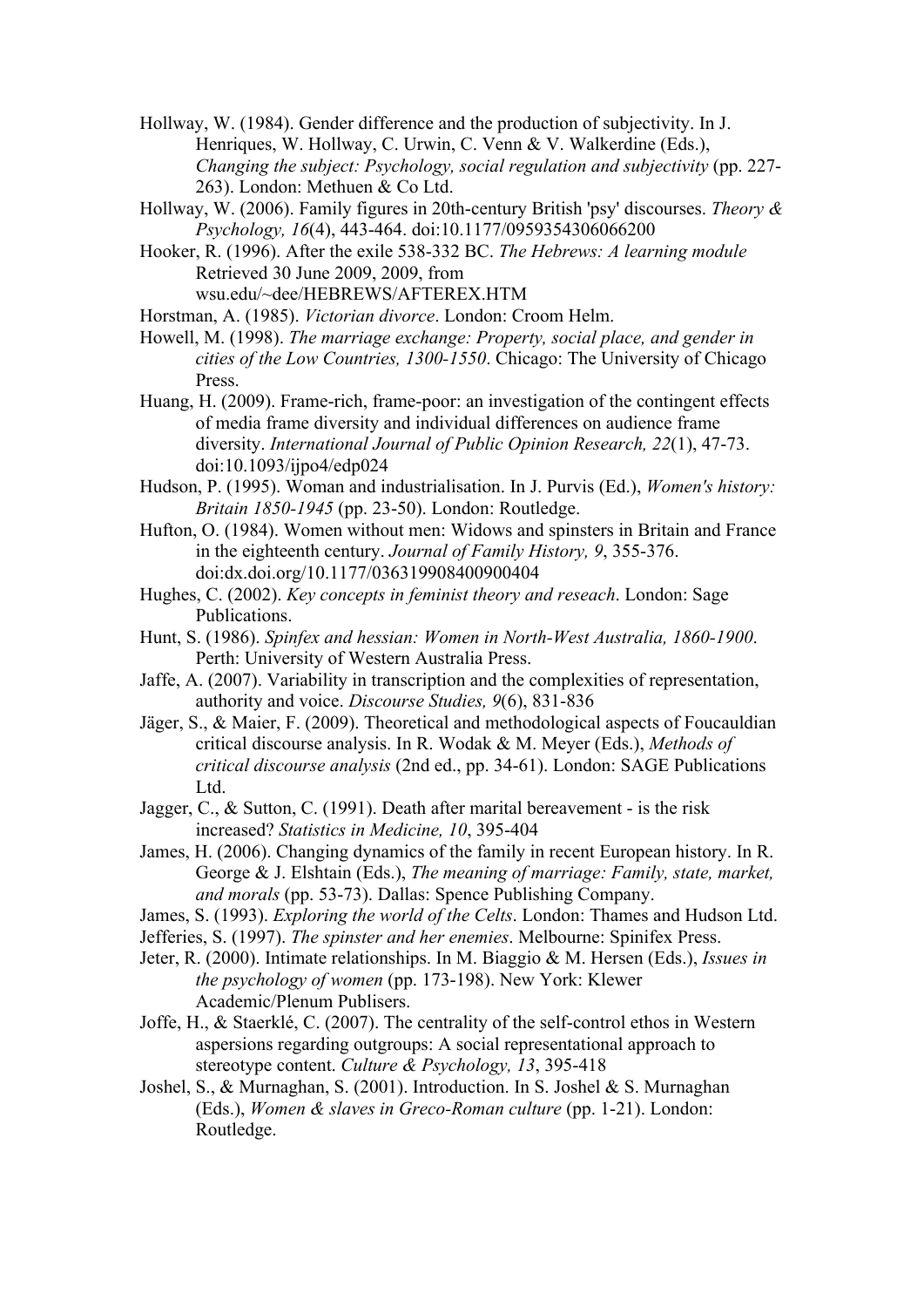- Jost, J., & Hunyady, O. (2003). The psychology of system justification and the palliative function of ideology. *European Review of Social Psychology, 13*(1), 111-153. doi:10.1080/10463280240000046
- Jussen, B. (2002). "Virgins-widows-spouses": On the language of moral distinction as applied to women and men in the Middle Ages. *History of the Family, 7*, 13- 32
- Karras, R. (1999). Sex and the singlewoman. In J. Bennet & A. Froide (Eds.), *Singlewomen in the European past, 1250-1800* (pp. 127-145). Philadelphia, PA: University of Pennsylvania Press.
- Kazmierczak Manzione, C. (1996). Sex in Tudor London: Abusing their bodies with each other. In J. Murray & K. Eisenbichler (Eds.), *Desire and discipline: Sex and sexuality in the premodern West* (pp. 87-100). Toronto: University of Toronto Press.
- Keel, O., & Uehlinger, C. (1998). *Gods, goddesses, and images of god in ancient Israel* (T. Trapp, Trans.). Minneapolis: Fortress Press.
- Keith, P. (2004). Resources, family ties, and well-being of never-married men and women. *Journal of Gerontological Social Work, 42*(2), 51-75
- Kelly, L., Burton, S., & Regan, L. (1994). Researching women's lives or studying women's oppression? Reflections on what constitutes reminist research. In M. Maynard & J. Purvis (Eds.), *Researching women's lives from a feminist perspective* (pp. 27-48). London: Taylor & Francis Ltd.
- Kenwood, C. (1999). Social constructionism: Implications for psychotherapeutic practice. In D. Nightengale & J. Cromby (Eds.), *Social constructionist psychology: A critical analysis of theory and practice* (pp. 176-189). Buckingham, Philadelphia: Open University Press.
- Kiecolt-Glaser, J., & Newton, T. (2001). Marriage and health: His and hers. *Psychological Bulletin, 127*(4), 472-503
- King, S. (2004). 'Meer pennies for my baskitt will be enough': Women, work and welfare, 1770-1830. In P. Lane, N. Raven & K. Snell (Eds.), *Women, work and wages in England, 1600-1850* (pp. 119-140). Woodbridge: The Boydell Press.
- Kirkpatrick, L. (1998). Evolution, pair-bonding, and reproductive strategies: A reconceptualization of adult attachment. In J. Simpson & W. Rholes (Eds.), *Attachment theory and close relationships* (pp. 353-393). New York: Guildford Press.
- Kitis, E., & Milapides, M. (1997). Read it and believe it: How metaphor constructs ideology in news discourse. A case study. *Journal of Pragmatics, 28*, 557-590
- Kitzinger, C. (1990). Resisting the discipline. In E. Burman (Ed.), *Feminists and psychological practice* (pp. 119-136). London: SAGE Publications.
- Klohnen, E., & John, O. (1998). Working models of attachment: A theory-based prototype approach In J. Simpson & W. Rholes (Eds.), *Attachment theory and close relationships* (pp. 115-140). New York: Guilford Press.
- Koeing, J., Zimmerman, T., Haddock, S., & Banning, J. (2010). Portrayals of single women in the self-help literature. *Journal of Feminist Family Therapy, 22*(4), 253-274. doi:10.1080/08952833.2010.525963
- Kowaleski, M. (1999). Singlewomen in medieval and early modern Europe: The demographic perspective. In J. Bennet & A. Froide (Eds.), *Singlewomen in the European past, 1250-1800* (pp. 38-81). Philadelphia, PA: University of Pennsylvania Press.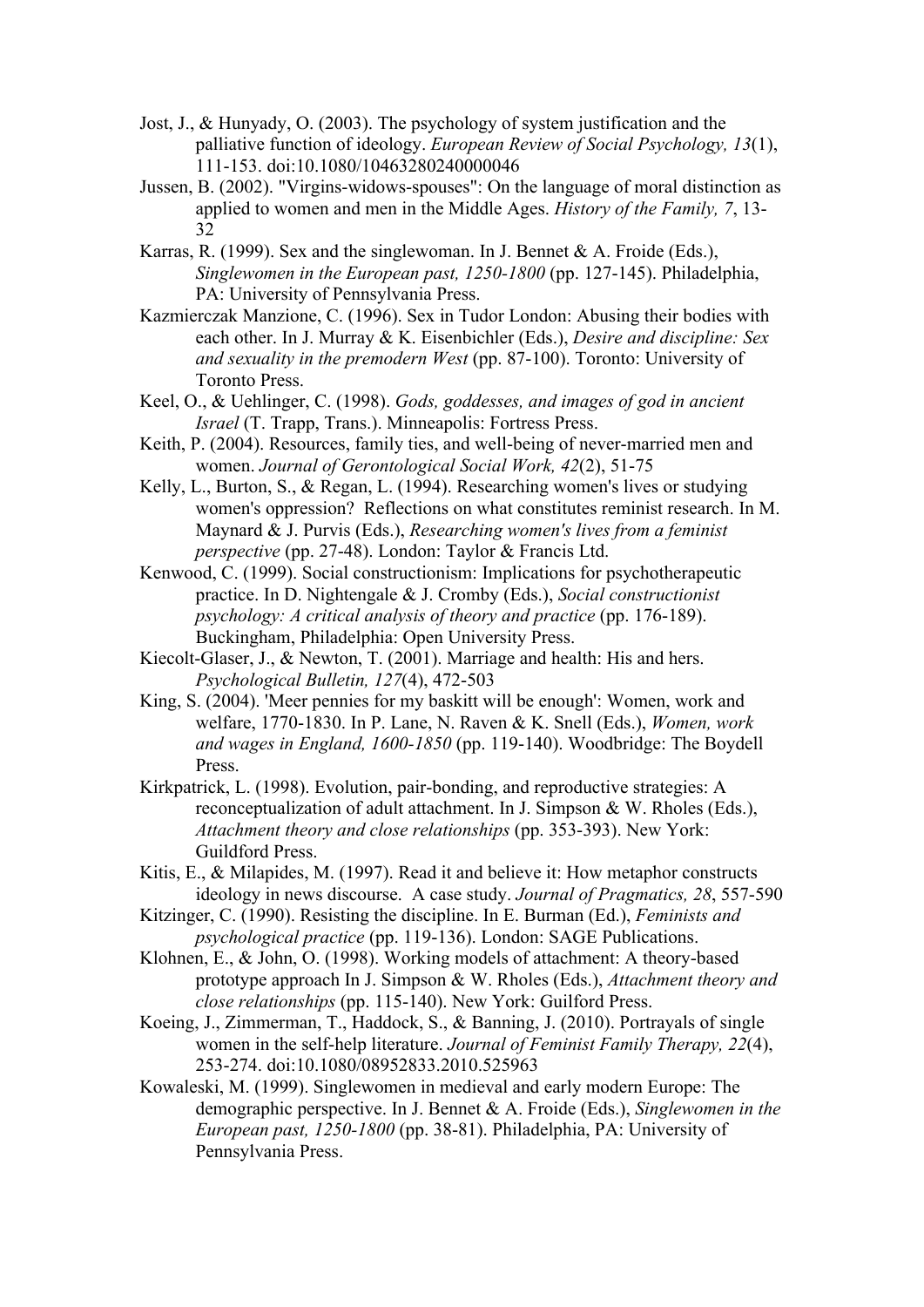- Kranidis, R. (1999). *The Victorian spinster and colonial emigration: Conteted subjects*. New York: St Martin's Press.
- Krause, R., & Chiu, C.-Y. (1998). Language and social behaviour. In D. Gilbert, S. Fiske & G. Lindzey (Eds.), *The handbook of social psychology* (Vol. II, pp. 41-88). New York: McGraw-Hill Companies, Inc.
- La Barre, H. (1972). *A life of your own*. New York: David McKay Company, Inc.
- Laing, J. (1982). *The Greek and Roman gods: A pocket guide*. Newton Abbot: David & Charles.
- Lake, M., & Damousi, J. (1995). Introduction. In J. Damousi & M. Lake (Eds.), *Gender and war: Australians at war in the twentieh century* (pp. 1-20). Cabridge: Cambridge University Press.

Langford, W. (1999). *Revolutions of the heart: Gender, power and the delusions of love*. London: Routledge.

- Lanser, S. (1999). Singular politics: The rise of the British national and production of the old maid. In J. Bennet & A. Froide (Eds.), *Singlewomen in the European past, 1250-1800* (pp. 297-323). Philadelphia, PA: University of Pennsylvania Press.
- Lantz, H. (1982). Romantic love in the pre-modern period: A sociological commentary. *Journal of Social History, 15*(3), 349-370
- Lather, P. (1988). Feminist perspectives on empowering research methodologies. *Women's Studies International Forum, 11*(6), 569-581
- Lawrence, C. (1999). Media representation of politics and women politicians. *Australian Rationalist, 49*(Autumn), 27-32
- Leaper, C. (2000). The social construction and socialisation of gender during development. In P. Miller & E. Scholnick (Eds.), *Toward a feminist developmental psychology* (pp. 127-152). New York: Routledge.
- Lee, G., Seccombe, K., & Shehan, C. (1991). Marital status and personal happiness: An analysis of trend data. *Journal of Marriage and the Family, 53*(4), 839-844
- Lee, H., Jang, S.-N., Lee, S., Cho, S.-I., & Park, E.-O. (2008). The relationship between social participation and self-rated health by sex and age: A crosssectional survey. *International Journal of Nursing Studies, 45*, 1042-1054
- Leites, E. (1982). The duty to desire: Love, friendship, and sexuality in some Puritan theories of marriage. *Journal of Social History, 15*(3), 383-408
- Levande, M. (2008). Women, pop music, and pornography. *Meridians: feminism, race, transnationalism, 8*(1), 293-321. doi:dx.doi.org/10.2979/MER.2008.8.1.293
- Levinson, D. (1996). *The seasons of a woman's life*. New York: Ballantine Books.
- Levinson, D., Darrow, C., Klein, E., Levinson, M., & McKee, B. (1978). *The season's of a man's life*. New York: Knopf.
- Levy, A. (2005). *Female chauvenist pigs: Women and the rise of raunch culture*. Melbourne: Schwartz Publishing.
- Lewis, J. (2001). *The end of marriage? Individualism and intimate relations*. Cheltenham: Edward Elgar Publishing Limited.
- Lewis, K. (1994). Single heterosexual women through the life cycle. In M. Mirkin (Ed.), *Women in context: Toward a feminist reconstruction of psychotherapy* (pp. 502). New York: The Guilford Press.
- Lewis, K., & Moon, S. (1997). Always single and single again women: A qualitative study. *Journal of Marital and Family Therapy, 23*(2), 115-131
- Leyser, H. (1995). *Medieval women: A social history of women in England 450-1500*. London: Weidenfeld and Nicolson.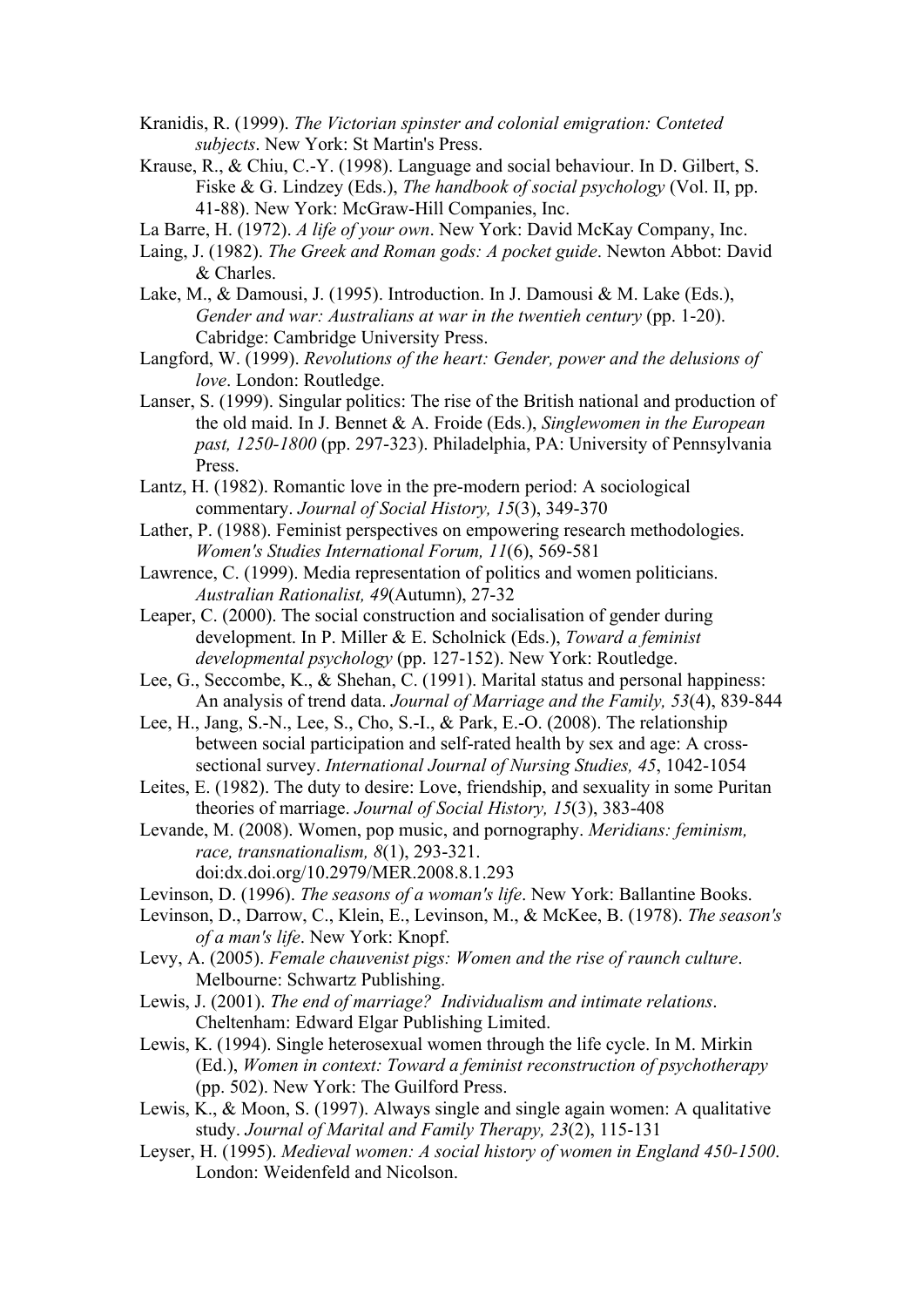- Li, S.-C. (2007). Biocultural co-construction of development plasticity across the lifespan. In S. Kitayama & D. Cohen (Eds.), *Handbook of cultural psychology* (pp. 528-544). New York: Guilford Press.
- Loseke, D. (2007). The study of identity as cultural, institutional, organizational and personal narratives: Theoretical and empirical integrations. *The Sociological Quarterly, 48*(4), 661-688
- Mackay, H. (Writer). (2005). Social disengagement: A breeding ground for fundamentalism. In A. B. Corporation (Producer), *The Sixth Annual Manning Clark Lecture*. Australia.
- March, J. (2001). *Cassell's dictionary of classical mythology*. London: Cassell & Co.
- Marx, K., & Engels, F. (2002). The German ideology. In S. Duncombe (Ed.), *Cultural resistance reader* (pp. 41-49). London: Verso.
- Mastekaasa, A. (1994). The subjective well-being of the previously married: The importance of unmarried cohabitation and time since widowhood or divorce. *Social Forces, 73*(2), 665-692
- Maynard, M. (1994). Methods, practice and epistemology: The debate about feminism and research. In M. Maynard & J. Purvis (Eds.), *Researching women's lives from a feminist perspective* (pp. 10-26). London: Taylor & Francis Ltd.
- McCarthy, C. (Ed.). (2004). *Love, sex and marriage in the Middle Ages: A sourcebook*. London: Routledge.
- McGarty, C. (1999). *Categorization in social psychology*. London: Sage Publications.
- McNamara, J. (1985). *A new song: Celibate women in the first three Christian centuries*. New York: Harrington Park Press.
- McRobbie, A. (2009). *The aftermath of feminism: Gender, culture and social change*. London: SAGE Publications Ltd.
- Mehan, H. (2001). The construction of an LD student: A case study in the politics of representation. In M. Wetherell, S. Taylor & S. Yates (Eds.), *Discourse theory and practice: A reader* (pp. 345-363). London: SAGE.
- Michael, Y., Berkman, L., Colditz, G., & Kawachi, I. (2001). Living arrangements, social integration and change in functional health status. *American Journal of Epidemiology, 153*(2), 123-131
- Milan, A., & Peters, A. (2003). *Couples living apart* (No. Catalogue No. 11-008): Statistics Canada.
- Miles, R. (1988). *The women's history of the world*. London: Paladin.
- Miller, J. (1976). *Toward a new psychology of women*. Harmondsworth: Penguin Books.
- Miller, J., & Welch, A. (1995). Learning from women. *Women & Therapy, 17*(3), 335-346
- Miller, P., & Scholnick, E. (2000). Introduction: Beyond gender as a variable. In P. Miller & E. Scholnick (Eds.), *Toward a feminist developmental psychology* (pp. 3-10). New York: Routledge.
- Mills, S. (1997). *Discourse*. London: Routledge.
- Mirrer, L. (1992). Introduction. In L. Mirrer (Ed.), *Upon my husband's death: Widows in the leterature and histories of medieval Europe* (pp. 1-17). Ann Arbor: The University of Michigan Press.
- Mitterauer, M., & Sieder, R. (1982). *The European family: Patriarchy to parnership from the Middle Ages to the present* (K. Oosterveen & M. Hörzinger, Trans.). Oxford: Basil Blackwell.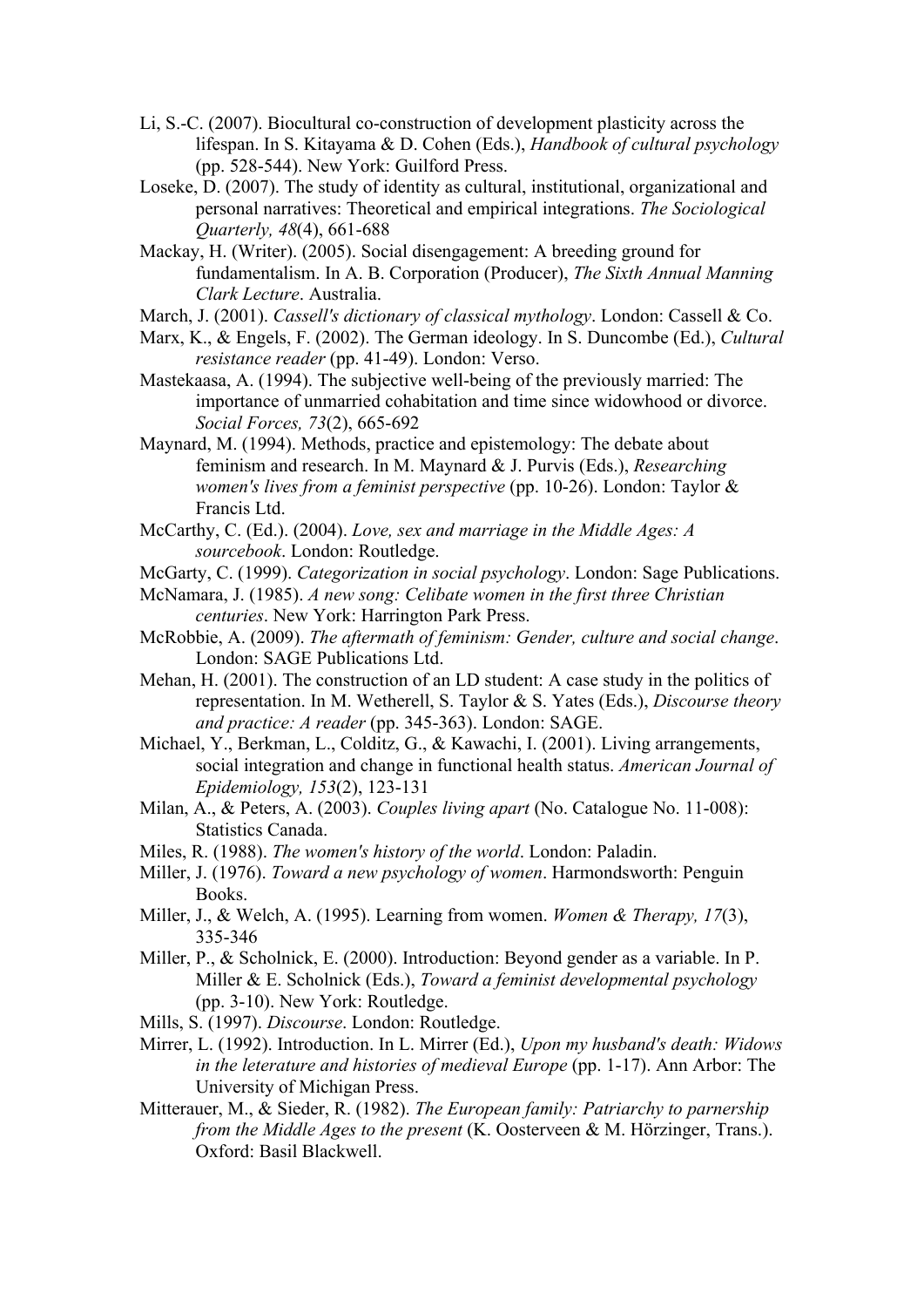- Mohanty, C. (2003). "Under Western eyes" revisited: Feminist solidarity through anticapitalist struggles. *Signs, 28*(2), 499-535. doi:dx.doi.org/10.1086/342914
- Monaghan, P. (1990). *The book of goddesses and heroines*. St Paul, MN: Llewellyn Publications.
- Mondada, L. (2007). Variations and the indexicality of transcribing practices. *Discourse Studies, 9*(6), 809-821
- Morelli, G., & Rothbaum, F. (2007). Situating the child in context: Attachment relationships and self-regulation in different cultures. In S. Kitayama & D. Cohen (Eds.), *Handbook of cultureal psychology* (pp. 500-527). New York: Guilford Press.
- Morrow, W. (2000). Feminist reconstructions of psychology. In M. Biaggio & M. Hersen (Eds.), *Issues in the psychology of women* (pp. 15-31). New York: Kluwer Academic/Plenum Publishers.
- Moscovici, S., & Duveen, G. (2000). *Social representations: Explorations in social psychology*. Cambridge: Polity Press.
- Munn, M. (2006). *The Mother of the gods, Athens, and the tyranny of Asia*. Berkeley, CA: University of California Press.
- Murphy, M., Glaser, K., & Grundy, E. (1997). Marital status and long-term illness in Great Britain. *Journal of Marriage and the Family, 59*(1), 156-164
- Nadelson, C., & Notman, T. (1981). To marry or not to marry: A choice. *American Journal of Psychiatry, 138*, 1352-1356
- Nafstad, H., Blakar, R., Carlquist, E., Phelps, J., & Rand-Hendriksen, K. (2007). Ideology and power: The influence of current neo-liberalism in society. *Journal of Community & Applied Social Psychology, 17*(4), 313-327. doi:dx.doi.org/10.1002/casp.931
- Neugarten, B. (1979). Time, age and the life cycle. *American Journal of Psychiatry, 136*(7), 887-894
- Nielsen, M. (1997). *Etruscan women: A cross-cultural perspective.* Paper presented at the First Nordic symposium on women's lives in antiquity, Jonsered.
- Oakley, A. (1981). Interviewing women. In H. Roberts (Ed.), *Doing feminist research* (pp. 30-61). London: Routledge & Kegan Paul
- Oram, A. (1992). Repressed and thwarted, or bearer of the New World? The spinster in inter-war feminist discourses. *Women's History Review, 1*(3), 413-433
- Osborn, K., & Burgess, D. (2004). *The complete idiot's guide to classical mythology* (2 ed.). New York: Alpha Books.
- Osterkamp, U. (1999). On psychology, ideology and individuals' societal nature. *Theory & Psychology, 9*(3), 379-392. doi:10.1177/0959354399093007
- Oswald, D., Clark, E., & Kelly, C. (2004). Friendship maintenance: An analysis of individual and dyad behaviours. *Journal of Social and Clinical Psychology, 23*(3), 413-441
- Pamuk, O. (2007, July 9 & 16). Personal history. Forbidden fare. When street food came to Instanbul. *The New Yorker*.
- Parent, M., & Moradi, B. (2010). Confirmatory factor analysis of the conformity to feminine norms inventory and development of an aggreviated version: The CFNI-45. *Psychology of Women Quarterly, 34*, 97-109
- Parker, I. (1992). *Discourse dynamics: Critical analysis for social and individual psychology*. London Routledge.
- Parker, I. (1999). Introduction: Marxism, ideology and psychology. *Theory & Psychology, 9*(3), 291-293. doi:10.1177/0959354399093001
- Parker, I. (2002). *Critical discursive psychology*. Basingstoke: Palgrave MacMillan.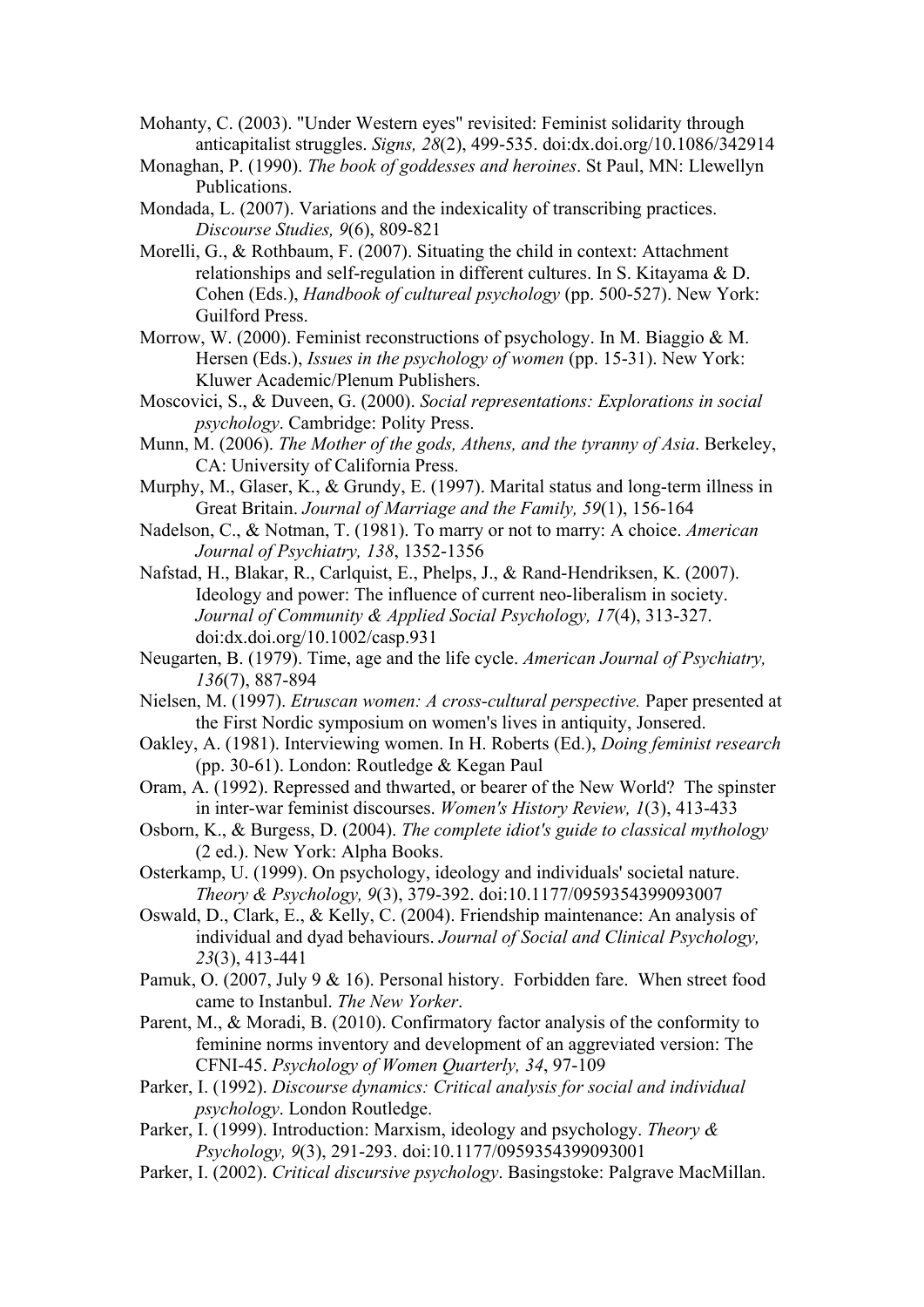- Parker, I., & Burman, E. (1993). Against discursive imperialism, empiricism, and constructionism: Thirty-two problems with discourse analysis. In E. Burman & I. Parker (Eds.), *Discourse analytic research: Repertoires and readings of texts in action* (pp. 155-172). London: Routledge.
- Pearl, C. (1959). *So, you want to be an Australian*. Sydney: Ure Smith.
- Pelling, M. (2001). Who needs to marry? Ageing and inequality among women and men in early modern Norwich. In L. Botelho & P. Thane (Eds.), *Women and ageing in British society since 1500* (pp. 31-42). Harlow: Pearson Education Limited.
- Penman, R., & Stolk, Y. (1983). *Not the marrying kind: Single women in Australia*. Ringwood: Penguin Books Australia Ltd.
- Peters, C. (1997). Single women in early modern England. *Community and Change, 12*(3), 325-345
- Peterson, N. (1981). *Our lives for ourselves: Women who have never married*. New York: GP Putnam's Sons.
- Phillips, L., & Jørgenen, M. (2002). *Discourse analysis as theory and method*. London: Sage Publications.
- Phillips, N., & Hardy, C. (2002). *Discourse analysis: Investigating processes of social construction* (Vol. 50). Thousand Oaks, CA: Sage.
- Phoenix, A. (1990). Social research in the context of feminist psychology. In E. Burman (Ed.), *Feminists and psychological practice* (pp. 89-103). London: SAGE Publications.
- Poland, B. (1995). Transcription quality as an aspect of rigor in qualitative research. *Qualitative Inquiry, 1*(3), 290-310
- Pollack, R. (1997). *The body of the Goddess: Sacred wisdom in myth, landscape and culture*. Shaftesbury, Dorset: Element Books Limited.
- Pollert, A. (1996). Gender and class revisited: Or, the poverty of 'patriarchy'. *Sociology, 30*(4), 639-659
- Pomeroy, S. (1995). *Goddesses, whores, wives, and slaves: Women in classical antiquity*. New York: Schocken Books.
- Potter, J., & Wetherell, M. (1987). *Discourse and social psychology: Beyond attitudes and behaviour*. London: Sage Publications.
- Power, E. (1973). The position of women *Bell, SG* (pp. 159-180). Stanford CA: Stanford University Press.
- Prilleltensky, I. (1994). *The morals and politics of psychology: Psychological discourse and the status quo*. Albany: State University of New York.
- Prilleltensky, I. (2001). Emancipation, epistemology, and engagement: Challenges for critical psychology. *Critical Psychology, 1*(1), 106-109
- Prilleltensky, I., & Nelson, G. (2002). *Doing psychology critically: Making a difference in diverse settings*. Basingstoke: Palgrave MacMillan.
- Rankin, D. (1995). The Celts through Classical eyes. In M. Green (Ed.), *The Celtic world*. London: Routledge.
- Rapley, T. (2007). *Doing conversation, discourse and document analysis*. London: SAGE Publications Ltd.
- Raven, N. (2004). A 'humbler, industrious class of female': Women's employment and industry in the small towns of southern England, c. 1790-1840. In P. Lane, N. Raven & K. Snell (Eds.), *Women, work and wages in England, 1600-1850* (pp. 170-189). Woodbridge: The Boydell Press.
- Reese, S. (2007). The framing project: A bridging model for media research revisited. *Journal of Communication, 57*, 148-154. doi:10.1111/j.1460-2466.00334.x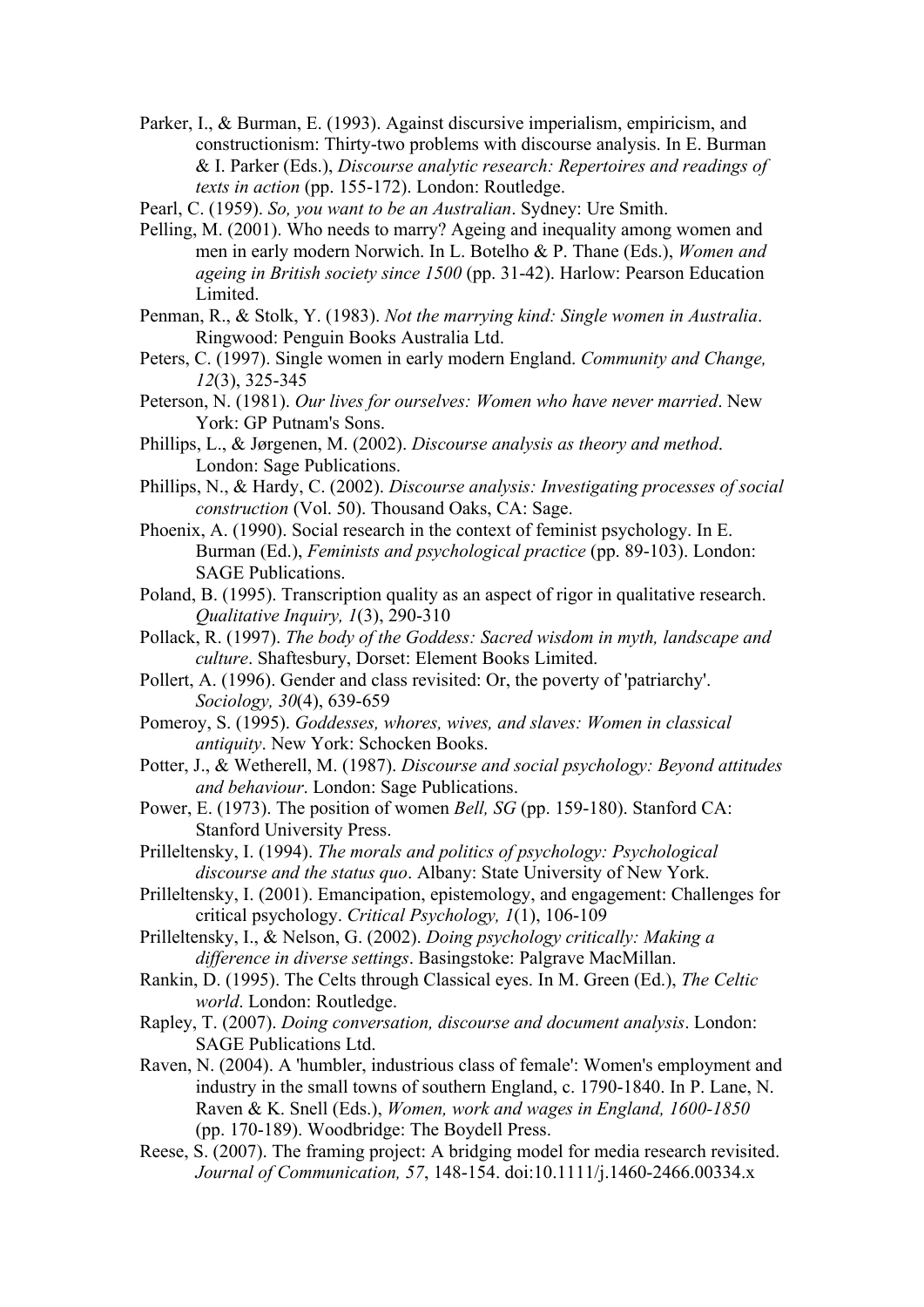- Rei, A. (2001). Villains, wives and slaves in the comedies of Plautus. In S. Joshel & S. Murnaghan (Eds.), *Women & slaves in Greco-Roman culture* (pp. 92-108). London: Routledge.
- Reichs, K. (2009). *206 bones*. New York: Scribner.
- Reinharz, S. (1992). *Feminist methods in social research*. New York Oxford University Press.
- Reisigl, M., & Wodak, R. (2009). The discourse-historical approach. In R. Wodak & M. Meyer (Eds.), *Methods of critical discourse analysis* (2nd ed., pp. 87-121). London: SAGE Publications Ltd.
- Resnick, I. (2000). Marriage in medieval culture: Consent theory and the case of Joseph and Mary. *Church History, 69*(2), 350-371
- Reynolds, J. (2008). *The single woman*. Hove Psychology Press.
- Reynolds, J., & Wetherell, M. (2003). The discursive climate of singleness: The consequences for women's negotiation of a single identity. *Feminism and Psychology, 13*, 489-510
- Rholes, W., Simpson, J., & Stevens, J. (1998). Attachment orientations, social support, and conflict resolution in close relationships. In J. Simpson & W. Rholes (Eds.), *Attachment theory and close relationships* (pp. 168-188). New York: Guildford Press.
- Rich, A. (1980). Compulsory heterosexuality and lesbian existence. *Signs, 5*, 631-660
- Riger, S. (1992). Epistemological debates, feminist voices: Science, social values and the study of women. *American Psychologist, 47*(6), 730-740
- Riley, M. (1978). Aging, social change, and the power of ideas. *Daedalus, 107*(4), 39- 52
- Roccas, S., & Brewer, M. (2002). Social identity complexity. *Personality and Social Psychology Review, 6*(2), 88-106. doi:10.1207/S15327957PSPR0602\_01
- Rogers, K. (1980). The troublesome helpmate: A history of misogyny in literature. In S. Bell (Ed.), *Women from the Greeks to the French revolution* (pp. 84-89). Stanford, CA: Stanford University Press.
- Rook, K., Catalano, R., & Dooley, D. (1989). The timing of major life events: Effects of departing from the social clock. *Americal Journal of Community Psychology, 17*(2), 233-258
- Rose, N. (1996). *Inventing ourselves: Psychology, power and personhood*. Cambridge: Cambridge University Press.
- Rosen, B. (Ed.). (1991). *Witchcraft in England, 1558-1618* (paperback ed.). Amherst, MA: University of Massachusetts Press.
- Ross, A. (1986). *The pagan Celts*. Totawa, NJ: Barnes & Noble Books.
- Rosser, S., & Miller, P. (2003). Viewing developmental psychology through the lenses of feminist theories. *Anuario de Psicologia, 34*(2), 291-303
- Rossi, A. (1980). Life-span theories and women's lives. *Signs, 6*(1), 4-32
- Roughgarden, J. (2004). *Evolution's rainbow: Diversity, gender, and sexuality in nature and people*. Berkeley: University of California Press.
- Rowbotham, S. (1999). *Threads through time: Writings on history and autobiography*. London: Penguin Books.
- Rudman, L., & Heppen, J. (2003). Implicit romantic fantasies and women's interest in personal power: A glass slipper effect? *Personality and Social Psychology Bulletin, 29*(11), 1357-1370
- Sable, P. (2000). *Attachment and adult psychotherapy*. Northvale, NJ: Jason Aronson.
- Salih, S. (2001). *Versions of virginity in later medieval England*. Cambridge: D.S. Brewer.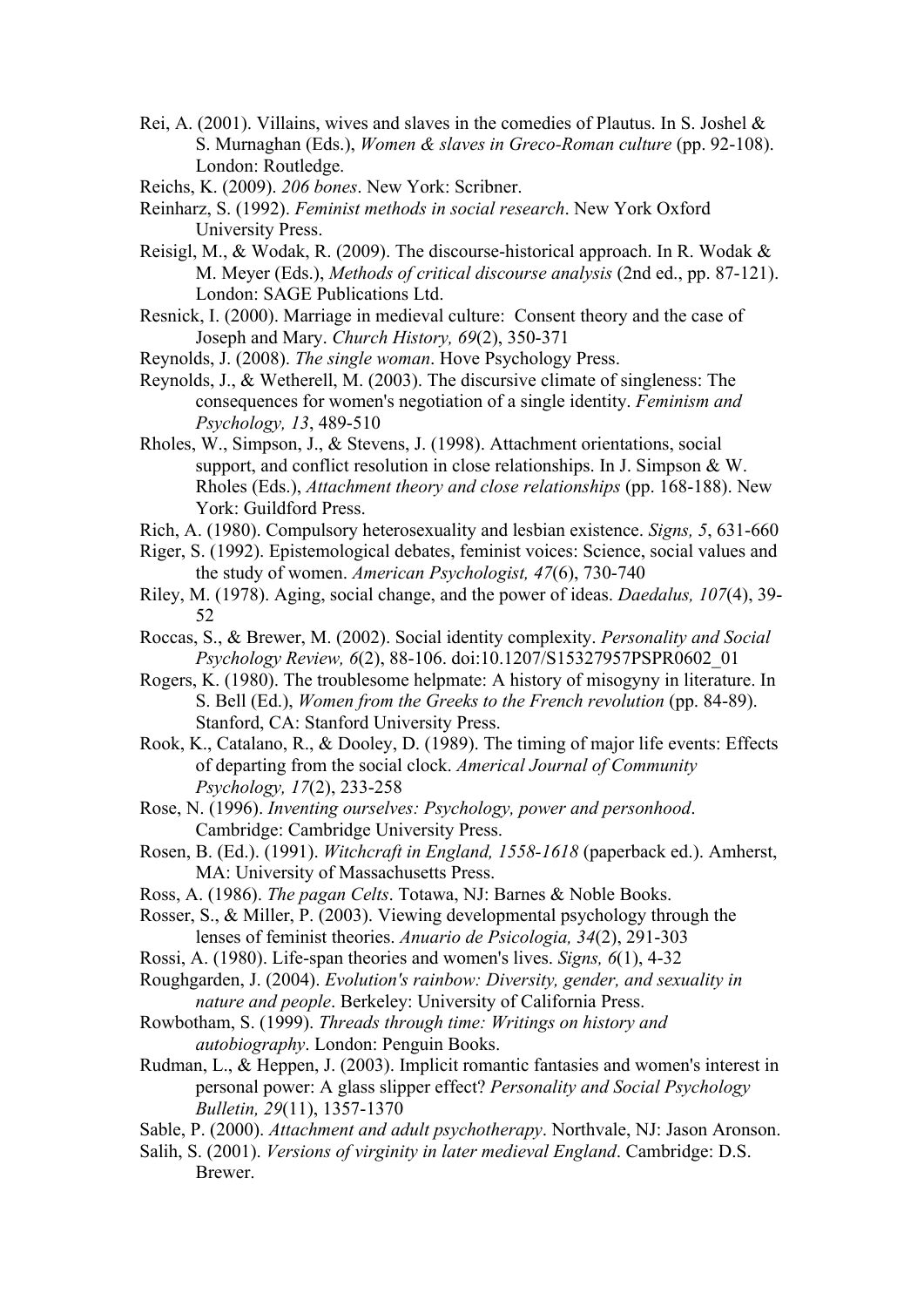- Saller, R. (2001). Symbols of gender and status hierarchies in the Roman household. In S. Joshel & S. Murnaghan (Eds.), *Women & slaves in Greco-Roman culture* (pp. 84-91). London: Routledge.
- Sampson, E. (1977). Psychology and the American ideal. *Journal of Personal and Social Psychology, 35*(11), 767-782
- Sartre, M. (2009). *Histoires Grecques: Snapshots from antiquity* (C. Porter, Trans.). Cambridge, MA: The Belknap Press of Harvard University Press.
- Savino, H. (2002). The lives of ancient Celtic women. Retrieved 20 August 2009, 2009, from www.celtlearn.org/pdfs/women.pdf
- Schen, C. (2001). Strategies of poor aged women and widows in sixteenth-century London. In L. Botelho & P. Thane (Eds.), *Women and ageing in British society since 1500* (pp. 13-30). Harlow: Pearson Education Limited.
- Scheufele, D. (1999). Framing as a theory of media effects. *Journal of Communication, 49*(1), 103-122
- Scheufele, D., & Tewksbury, D. (2007). Framing, agenda-setting and priming: The evolution of three media effects models. *Journal of Communication, 57*, 9-20. doi:dx.doi.org/10.1111/j.0021-9916.2007.00326.x
- Schmid, K., Hewstone, M., Tausch, N., Jenkins, R., Hughes, J., & Cairns, E. (2010). Identities, groups and communities: The case of Northern Ireland. In M. Wetherall & C. Mohanty (Eds.), *The SAGE handbook of identities* (pp. 455- 475). London: SAGE Publications Ltd.
- Scholnick, E., & Miller, P. (2000). Engendering development developing feminism. In P. Miller & E. Scholnick (Eds.), *Toward a feminist developmental psychology* (pp. 241-254). New York: Routledge.
- Schooler, C. (2007). Culture and social structure: The relevance of social structure to cultural psychology. In S. Kitayama & D. Cohen (Eds.), *Handbook of cultural psychology* (pp. 370-388). New York: The Guilford Press.
- Schwartzberg, N., Berliner, K., & Jacob, D. (1995). *Single in a married world: A life cycle framework for working with the unmarried adult*. New York: WW Norton & Company, Inc.
- Schwimmer, B. (1995). Hebrew social organization: Marriage. Retrieved 2 August 2009, 2009
- Scruton, R. (2006). Sacrilege and sacrament. In R. George & J. Elshtain (Eds.), *The meaning of marriage: Family, state, market, and morals* (pp. 3-28). Dallas: Spence Publishing Company.
- Seale, C. (1999a). Quality in qualitative research. *Qualitative Inquiry, 5*(4), 465-478. doi:10.1177/107780049900500402
- Seale, C. (1999b). *The quality of qualitative research*. London: Sage.
- Setälä, P. (1997). *Female property and power in Imperial Rome.* Paper presented at the First Nordic symposium on women's lives in antiquity, Jonsered.
- Sharpe, J. (2001). *Witchcraft in early modern England*. Harlow: Pearson Education Limited.
- Sharpe, P. (1999). Survival strategies and stories: Poor widows and widowers in early industrial England. In S. Cavallo & L. Warner (Eds.), *Widowhood in medieval and early modern Europe* (pp. 220-239). Harlow: Pearson Education Limited.
- Sheehy, G. (1976). *Passages*. New York: EP Dutton & Company Inc.
- Shek, W.-y. (2003). *Dependency of risks in annuity valuation.* City University, London.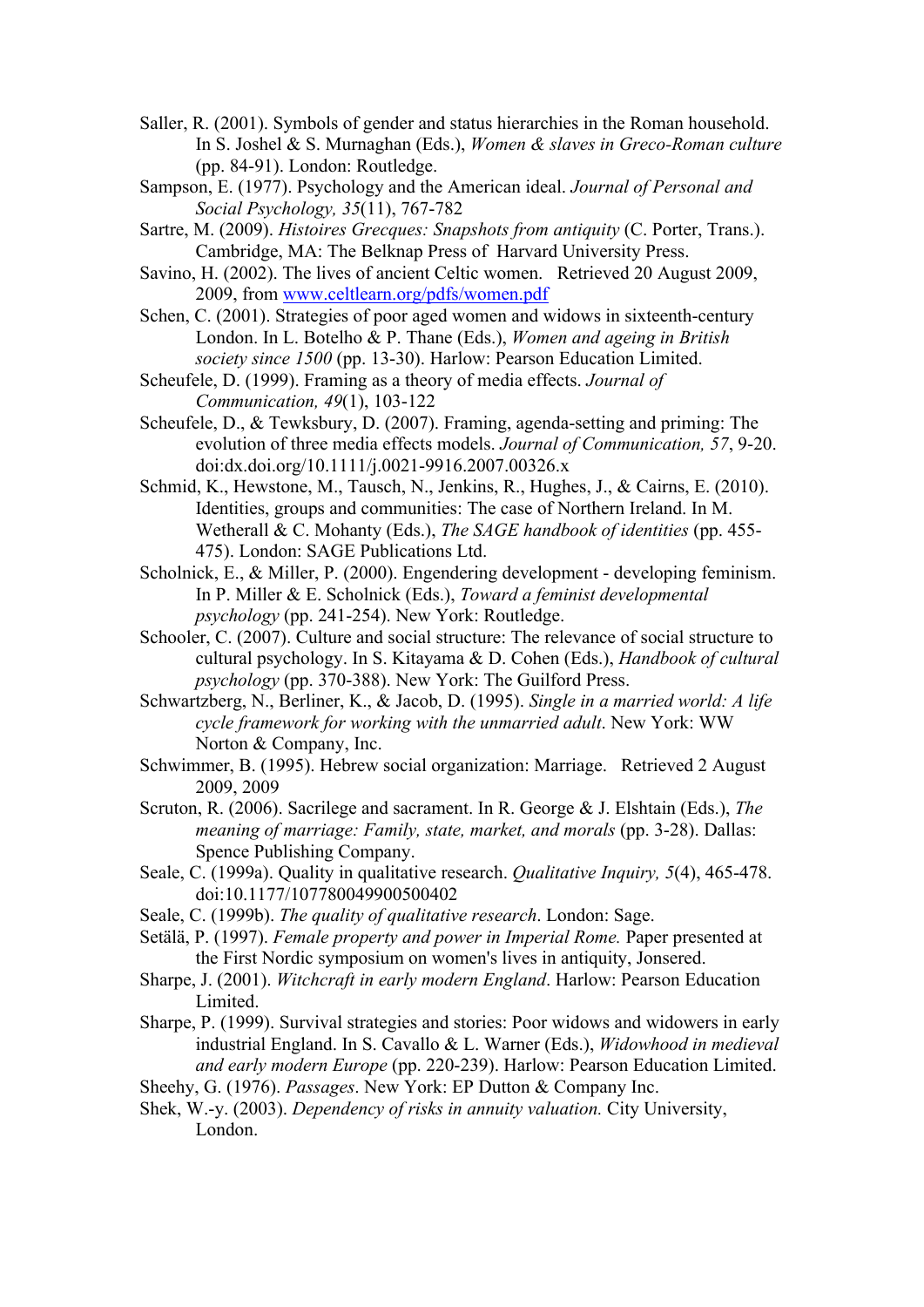- Sherif, C. (1979). Bias in psychology. In J. Sherman & E. Beck (Eds.), *The prism of sex: Essays in the sociology of knowledge* (pp. 93-133). Madison, Wisconsin & London: The University of Wisconsin Press.
- Shotter, J. (1993). *Cultural politics of everyday life*. Buckingham: Open University Press.
- Showalter, E. (1978). Family secrets and domestic subversion: Rebellion in the novels of the 1860s. In A. Wohl (Ed.), *The Victorian family: Structure and stresses* (pp. 101-116). London: Croom Helm.
- Shute, C. (1995). Heroines and heroes: Sexual methology in Australia 1914-18. In J. Damousi & M. Lake (Eds.), *Gender and war: Australians at war in the twentieh century* (pp. 23-42). Cambridge: Cambridge University Press.
- Sigelman, C. (1999). *Life-span human development* (3 ed.). Pacific Grove: CA: Brooks/Cole Publishing Company.
- Sigelman, C., & Rider, E. (2009). *Life-span human development* (6th ed.). Belmont, CA: Wadsworth, Cengage Learning.
- Simpson, J. (1999). Attachment theory in modern evolutionary perspective. In J. Cassidy & P. Shaver (Eds.), *Handbook of attachment theory* (1st ed., pp. 115- 140). New York: Guildford Press.
- Siu, W. (2009). Social construction of reality. The tobacco issue. *Critical Public Health, 19*(1), 23-44. doi:10.1080/09581590801995216
- Smith, D. (1990). *The conceptual practices of power: A feminist sociology of knowledge*. Boston: Northeastern University Press.
- Snyder, M., & Cantor, N. (1998). Understanding personality and social behavior: A functionalist strategy. In D. Gilbert, S. Fiske & G. Lindzey (Eds.), *The handbook of social psychology* (4 ed., pp. 635-679). Boston, MA: The McGRAW-HILL Companies, Inc.
- Spicksley, J. (2003). To be or not to be married: single women, money-lending, and the question of choice in late Tudor and Stuart England. In L. Amtower & D. Kehler (Eds.), *The single woman in medieval and early modern England: Her life and representation* (Vol. 263, pp. 65-96). Tempe, AZ: Arizona Center for Medieval and Renaissance Studies.
- Squire, C. (1990). Feminism as anti-psychology: Learning and teaching in feminist psychology. In E. Burman (Ed.), *Feminists and psychological practice* (pp. 76-88). London: SAGE Publications.
- Stack, S., & Eshleman, J. (1998). Marital status and happiness: A 17-nation study. *Journal of Marriage and the Family, 60*, 527-536
- Stein, P. (1976). *Single*. Engelwood Ciffs, NJ: Prentice-Hall, Inc.
- Stenton, D. (1973). On the 'Homily on Matrimony'. In S. Bell (Ed.), *Women from the Greeks to the French revolution* (pp. 218-220). Stanford, CA: Stanford University Press.
- Stewart, P., & Strathern, A. (2004). *Witchcraft, sorcery, rumors, and gossip*. Cambridge: Cambridge University Press.
- Stewart, R. (1990). *Celtic gods, Celtic goddesses*. London: Blandford.
- Stone, L. (1993). *Broken lives: Separation and divorce in England 1660-1857*. Oxford: Oxford University Press.
- Stretton, T. (1999). Widows at law in tudor and Stuart England. In S. Cavallo & L. Warner (Eds.), *Widowhood in medieval and early modern Europe* (pp. 193- 208). Harlow: Pearson Education Limited.
- Sugarman, L. (2001). *Life-span development: Frameworks, accounts and strategies* (2nd ed.). Hove: Psychology Press Ltd.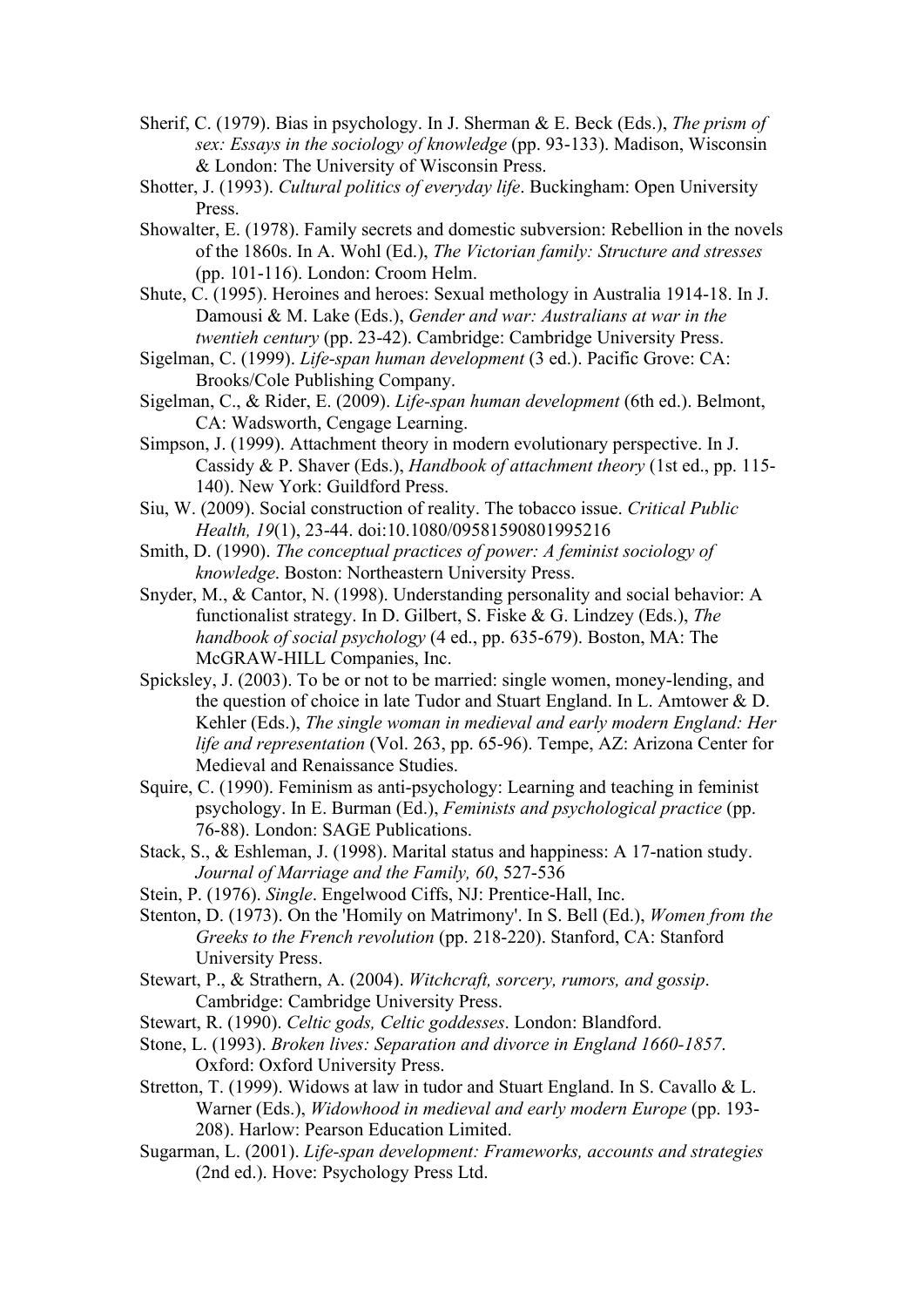- Summers, A. (2002). *Damned whores and God's police* (Revised 2nd ed.). Camberwell: Penguin Books.
- Tajfel, H. (1982a). Instrumentality, identity and social comparisons. In H. Tajfel (Ed.), *Social identity and intergroup relations* (pp. 483-507). Cambridge: Cambridge University Press.
- Tajfel, H. (1982b). Introduction. In H. Tajfel (Ed.), *Social identity and intergroup relations* (pp. 1-11). Cambridge: Cambridge University Press.
- Tajfel, H., & Turner, J. (2007). The social identity theory of intergroup behaviour. In D. Stapel & H. Blanton (Eds.), *Social comparison theories* (pp. 355-373). New York: Psychology Press.
- Talbot, M. (1998). Older widows' attitudes towards men and remarriage. *Journal of Aging Studies, 12*(4), 429-449
- Taylor, M. (1990). Fantasy or reality? The problem with psychoanalytic interpretation in psychotherapy with women. In E. Burman (Ed.), *Feminists and psychological practice* (pp. 104-118). London: SAGE Publications.
- Taylor, S. (2001). Locating and conducting discourse analytic research. In M. Wetherall, S. Taylor & S. Yates (Eds.), *Discourse as data: A guide for analysis* (pp. 1-48). Milton Keynes: The Open University.
- Taylor, S., Klein, L., Lewis, B., Gruenewald, T., Gurung, R., & Updegraff, J. (2000). Biobehavioural responses to stress in females: Tend-and-befriend, not fightor-flight. *Psychological Review, 107*(3), 411-425
- *The West Australian*. (2005, July 27). Women left high and dry by man drought*. The West Australian*.
- Thoits, P. (1992). Identity structures and psychological well-being: Gender and marital status comparisons. *Social Psychology Quarterly, 55*, 236-256
- Thomas, K. (1973). Women and the Civil War sects. In S. Bell (Ed.), *Women from the Greeks to the French revolution* (pp. 221-231). Stanford, CA: Stanford University Press.
- Thompson, J. (1993). *Wives, widows, witches and bitches: Women in seventeenthcentury Devon*.
- Tinkler, P. (1995). Women and popular literature. In J. Purvis (Ed.), *Women's history: Britain 1850-1945* (pp. 131-156). London: Routledge.
- Todd, B. (1999). The virtuous widow in Protestant England. In S. Cavallo & L. Warner (Eds.), *Widowhood in medieval and early modern Europe* (pp. 66-83). Harlow: Pearson Education Limited.
- Trinca, H. (2010). Our sudden Prime Minister*. The Australian*. Retrieved from www.theaustralian.com.au/politics/our-sudden-prime-minister/story-e6frgczf-1225884202210
- Trzaskoma, S., Scott Smith, R., & Brunet, S. (2004). *Anthology of classical myth: Primary sources in translation* (S. Trzaskoma, R. Scott Smith, S. Brunet & a. others, Trans.). Indianapolis/Cambridge: Hackett Publishing Company, Inc.
- Tuchman, G. (1978/2000). The symbolic annihilation of women by the mass media. In L. Crothers & C. Lockhart (Eds.), *Culture and politics: A reader* (pp. 150- 174). New York: St Martin's Press.
- Tuchman, G. (2000). The symbolic annihilation of women by the mass media. In L. Crothers & C. Lockhart (Eds.), *Culture and politics: A reader* (pp. 150-174). New York: St Martin's Press.
- Uren, D., & Colman, E. (2005, March 19-20). Out on a tax limb*. The Weekend Australian,* p. 19.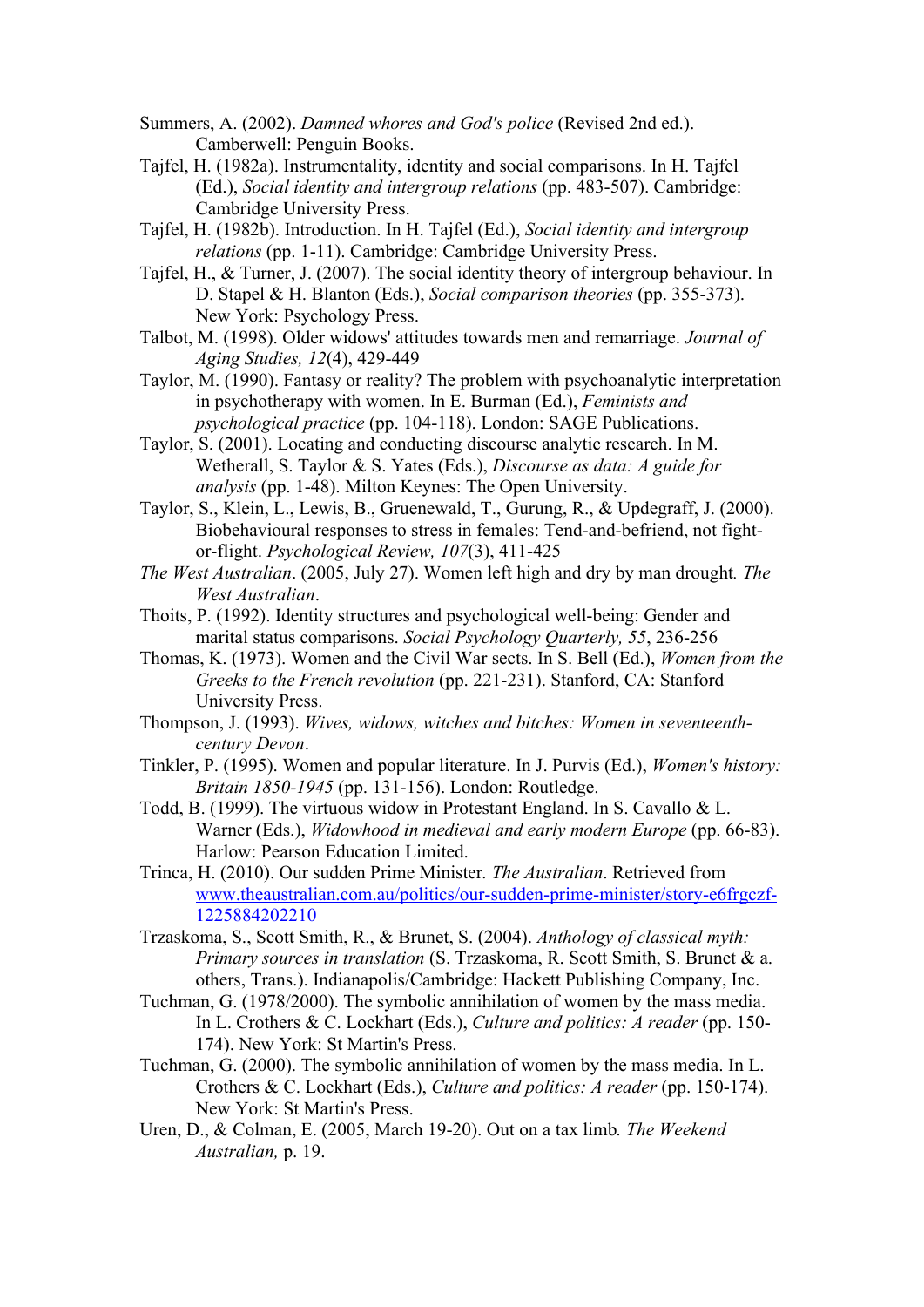Usdansky, M. (2009). A weak embrace: Popular and scholarly depictions of singleparent families, 1900-1998. *Journal of Marriage and the Family, 71*, 209-225

Ussher, J. (1990). *Choosing psychology* or *not throwing the baby out with the bathwater*. In E. Burman (Ed.), *Feminists and psychological practice* (pp. 47- 61). London: SAGE Publications.

Ussher, J. (2011). *The madness of women: Myth and experience*. London: Routledge.

Ustinoff, J. (2005). The many faces of Eve: Representations of Queensland women parliamentarians in the media. *Queensland Review, 12*(2), 97-106

van Dijk, T. (1995a). Discourse semantics and ideology. *Discourse & Society, 6*(2), 243-289

van Dijk, T. (1995b). Power and the news media. In D. Paletz (Ed.), *Political communication and action* (pp. 9-36). Cresskill, NJ: Hampton Press.

van Dijk, T. (2001). Principles of critical discourse analysis. In M. Wetherell, S. Taylor & S. Yates (Eds.), *Discourse theory and practice: A reader* (pp. 300- 317). London: Sage Publications.

van Dijk, T. (2008). *Discourse and context: A socio-cognitive approach*. Cambridge: Cambridge University Press.

Van Gorp, B. (2007). The constructionist approach to framing: Bringing culture back in. *Journal of Communication, 57*, 60-78. doi:dx.doi.org/10.1111/j.0021- 9916.2007.00329.x

Van Gorp, B., Vettehen, P., & Beentjes, J. (2009). Challenging the frame in the news. The role of issue involvement, attitude, and competing frames. *Journal of Media Psychology, 21*(4), 161-170. doi:10.1027/1864-1105.21.4.161

Vaughan, O. (2011). Joy of sex scene lost on Julia: Gillard loses it after At Home With Julia question. *news.com.au*. Retrieved from www.news.com.au/entertainment/television/abc-bosss-sex-tape-kidding-buthell-smear-the-pm/story-e6frfmyi-1226142108243

Venn, C. (1984). The subject of psychology. In J. Henriques, W. Hollway, C. Urwin, C. Venn & V. Walkerdine (Eds.), *Changing the subject: Psychology, social regulation and subjectivity* (pp. 119-152). London: Methuen & Co.

Verbrugge, L. (1979). Marital status and health. *Journal of Marriage and the Family, 41*, 267-285

Vest, D. (1992). Prime-time pilots: A content analysis of changes in gender representation. *Journal of Broadcasting & Electronic Media, 36*(1), 25-43

Vicinus, M. (1985). *Independent women: Work and community for single women, 1850-1920*. Chicago: The University of Chicago Press.

Vidén, G. (1997). *The two-fold view of women - gender construction in early Christianity.* Paper presented at the First Nordic symposium on women's lives in antiquity, Jonsered.

Viitanieni, L. (1997). *Parthenia - remarks on virginity and its meanings in the religious context of ancient Greece.* Paper presented at the First Nordic symposium on women's lives in antiquity, Jonsered.

Vivante, B. (2006). *Daughters of Gaia: Women in the ancient Mediterranean world*. Norman: OK: University of Oklahoma Press.

Walkerdine, V. (1984). Developmental psychology and the child-centred pedagogy. In J. Henriques, W. Hollway, C. Urwin, C. Venn & V. Walkerdine (Eds.), *Changing the subject: Psychology, social regulation and subjectivity* (pp. 153- 202). London: Methuen & Co Ltd.

Walkerdine, V. (2001). Editorial. *Critical Psychology, 1*(1), 9-15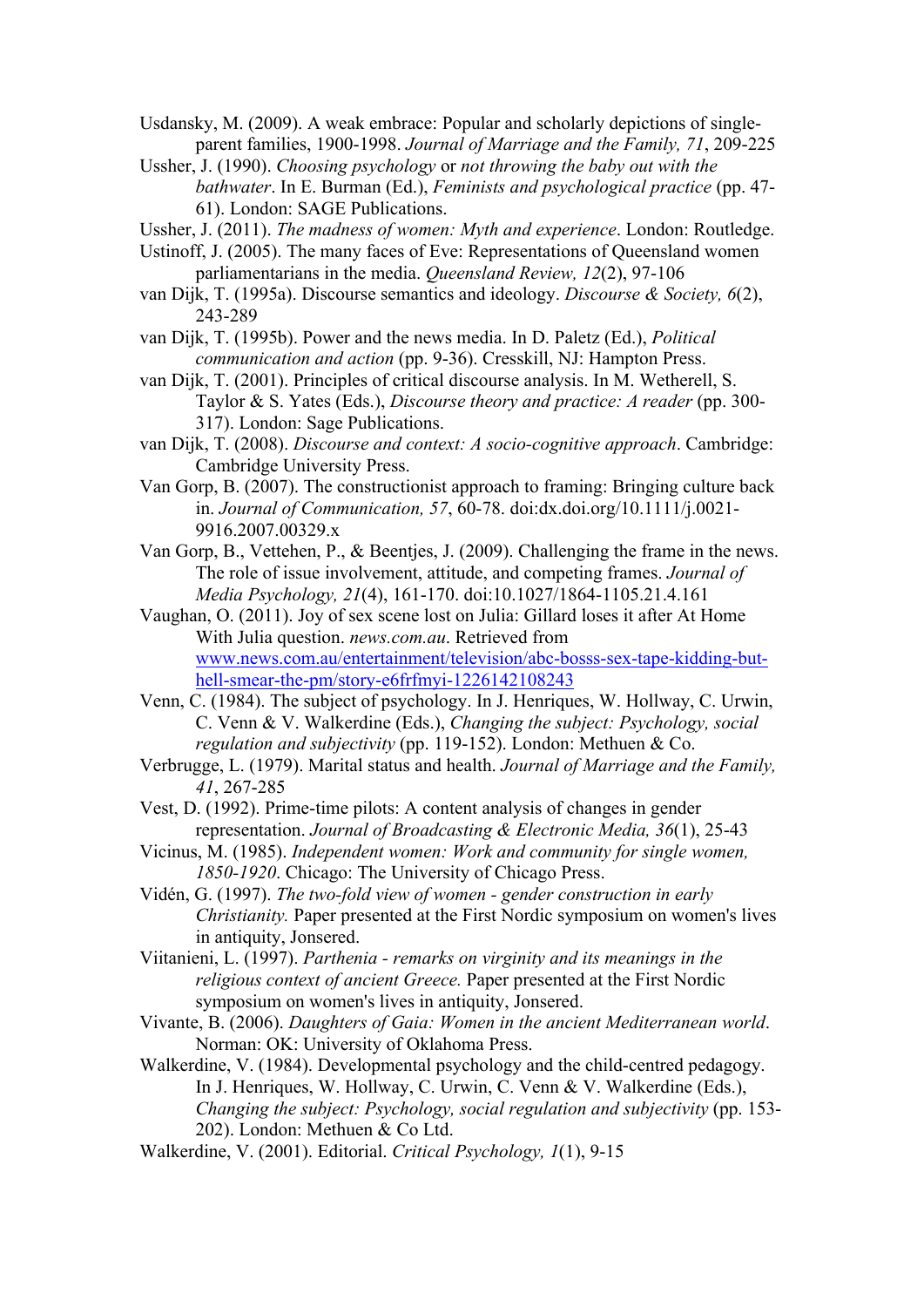- Walkerdine, V., & Bansel, P. (2010). Neoliberalism, work and subjectivity: Towards a more complex account. In M. Wetherall & C. Mohanty (Eds.), *The SAGE handbook of identities* (pp. 492-507). London: SAGE Publications Ltd.
- Walsh, R. (1988). The dark side of our moon: The iatrogenic aspects of professional psychology. *Journal of Community Psychology, 16*, 244-248
- Watts, R. (1992). Elements of a psychology of human diversity. *Journal of Community Psychology, 20*, 116-131
- Weatherall, A., & Gallois, C. (2003). Gender and identity: Representation, social action. In J. Holmes & M. Meyerhoff (Eds.), *The handbook of language and gender* (pp. 487-508). Oxford: Blackwell Publishing Ltd.
- Weiss, G., & Wodak, R. (2003). Introduction: Theory, interdisciplinarity and critical discourse analysis. In G. Weiss & R. Wodak (Eds.), *Critical discourse analysis: Theory and interdisciplinarity* (pp. 1-32). Basingstoke: Palgrave Macmillan.
- Weiss, R. (1991). The attachment bond in childhood and adulthood. In C. Parkes, J. Stevenson-Hinde & P. Marris (Eds.), *Attachment across the life cycle* (pp. 66- 76). London The Tavistock Institute of Medical Psychology.
- Weisstein, N. (1968). Psychology contructs the female.
- Wetherell, M. (2007). A step too far: Discursive psychology, linguistic ethnography and questions of identity. *Journal of Sociolinguistics, 11*(5), 661-681. doi:10.1111/j.1467-9841.2007.00345.x
- White, F., Hayes, B., & Livesey, D. (2005). *Developmental psychology from infancy to adulthood*. Frenchs Forest NSW: Pearson Education Australia.
- Whiteley, S. (2000). *Women and popular music: Sexuality, identity and subjectivity*. London: Routledge.
- Wiesner, M. (2000). *Women and gender in early modern Europe* (2nd ed.). Cambridge: Cambridge University Press.
- Wiggins, S., & Potter, J. (2008). Discursive psychology. In C. Willig & W. Stainton-Rogers (Eds.), *The SAGE handbook of qualitative research in psychology* (pp. 73-90). London: SAGE Publications Ltd.
- Wilcox, W. (2006). Suffer the little children: Marriage, the poor, and the commonweal. In R. George & J. Elshtain (Eds.), *The meaning of marriage: Family, state, market, and morals* (pp. 242-254). Dallas: Spence Publishing Company.
- Wilkins, R., Warren, D., Hahn, M., & Houng, B. (2010). *Families, incomes and jobs, volume 5: A statistical report on waves 1 to 7 of the Household, income and labour dynamics in Australia survey* (Vol. 5). Melbourne: Melbourne Institute of Applied Economic and Social Research, The Univeristy of Melbourne.
- Wilkinson, S. (1986). Introduction. In S. Wilkinson (Ed.), *Feminist social psychology: Developing theory and practice* (pp. 1-7). Milton Keynes: Oxford University Press.
- Wilkinson, S. (1989). Introduction. In S. Wilkinson (Ed.), *Feminist social psychology: Developing theory and practice* (pp. 1-7). Milton Keynes: Oxford University Press.
- Wilkinson, S., & Kitzinger, C. (2008). Using conversation analysis in feminist and critical research. *Social and Personality Psychology Compass, 2*(2), 555-573. doi:10.1111/j.1751-9004.2007.00049x
- Williams, S., & Adelman, P. (1978). *Riding the nightmare: Women and witchcraft from the Old World to colonial Salen*. New York: Harper Perennial.